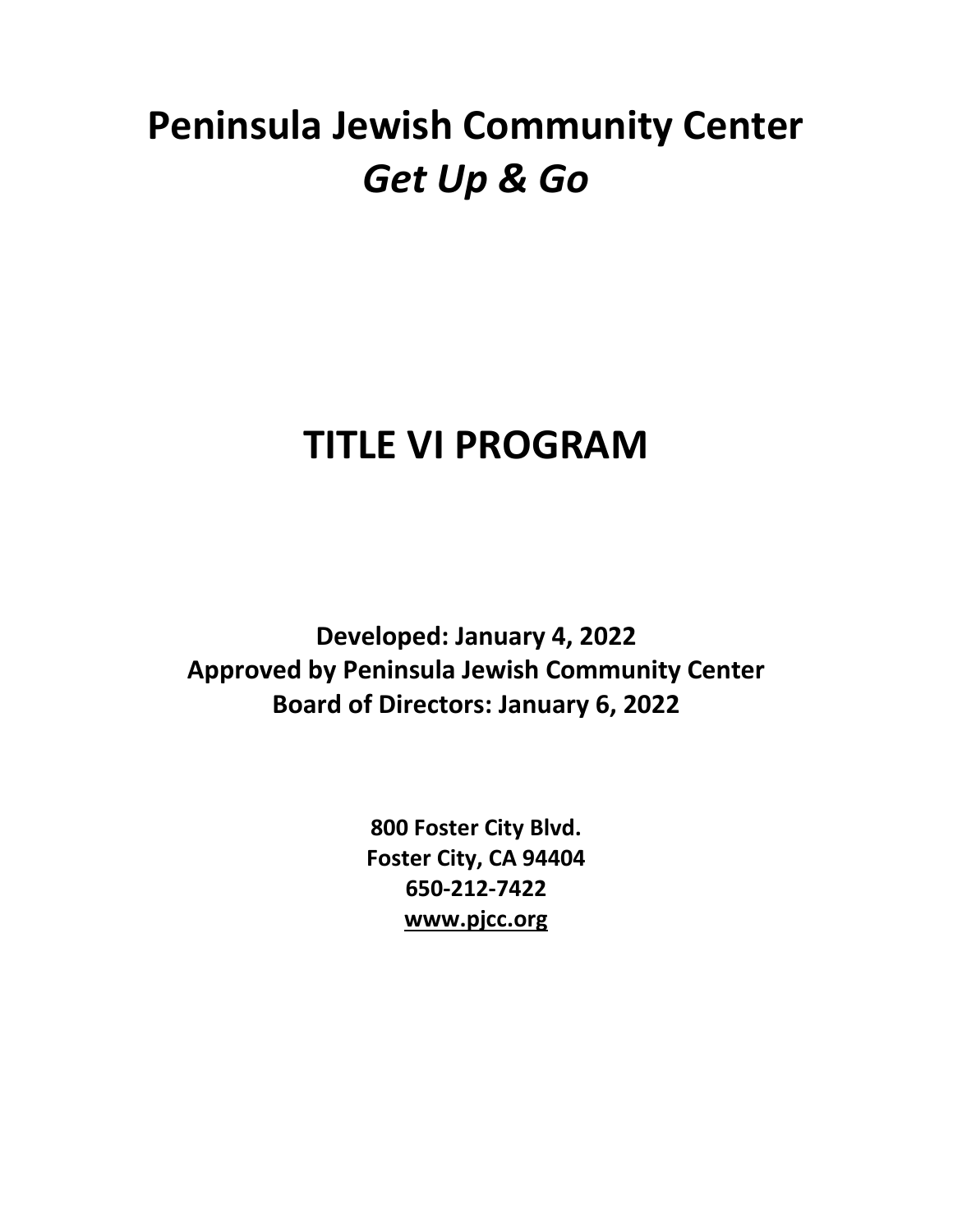### **INTRODUCTION**

This document was prepared by the Peninsula Jewish Community Center (PJCC) to comply with Title VI of the Civil Rights Act of 1964, including new provisions detailed in U.S. Department of Transportation's FTA Circular 4702.1B, "Title VI Requirement and Guidelines for Federal Transit Administration Recipients."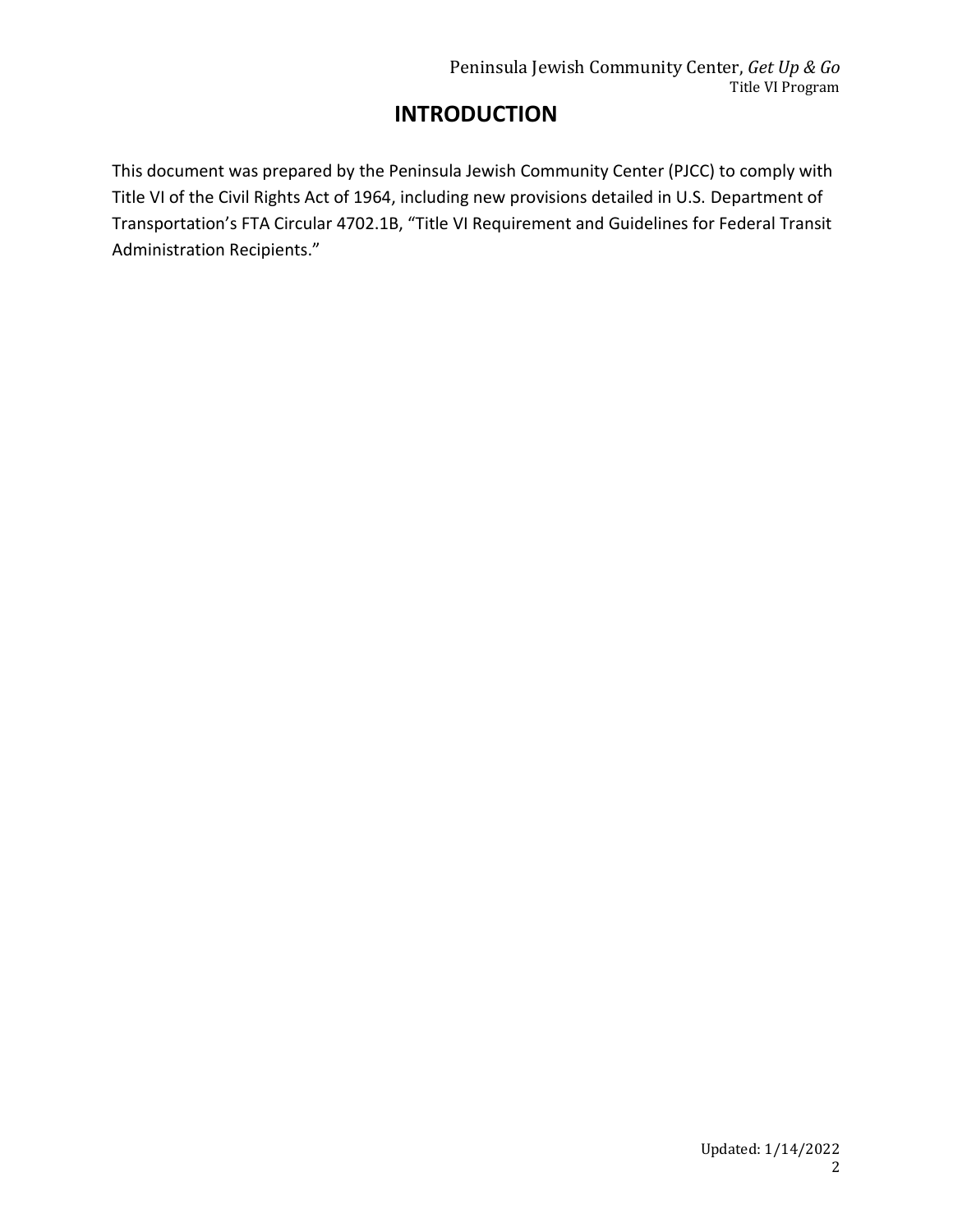### **TABLE OF CONTENTS**

| Title VI Notice to the Public                                             | Pg.4   |
|---------------------------------------------------------------------------|--------|
| List of Locations Where Title VI Notice Is Posted                         | Pg. 6  |
| Title VI Complaint Procedures, English                                    | Pg. 7  |
| Title VI Complaint Form, English                                          | Pg.8   |
| Title VI Complaint Procedures, Spanish                                    | Pg. 10 |
| Title VI Complaint Form, Spanish                                          | Pg. 11 |
| List of Transit-Related Title VI Investigations, Complaints, and Lawsuits | Pg. 13 |
| <b>Public Participation Plan</b>                                          | Pg. 14 |
| <b>Summary of Outreach Efforts</b>                                        | Pg. 15 |
| Language Assistance Plan                                                  | Pg. 17 |
| Membership of Non-Elected Committees And Councils                         | Pg. 24 |
| <b>Title VI Equity Analysis</b>                                           | Pg. 24 |
| Board of Directors Approval of Title VI Program                           | Pg. 25 |
|                                                                           |        |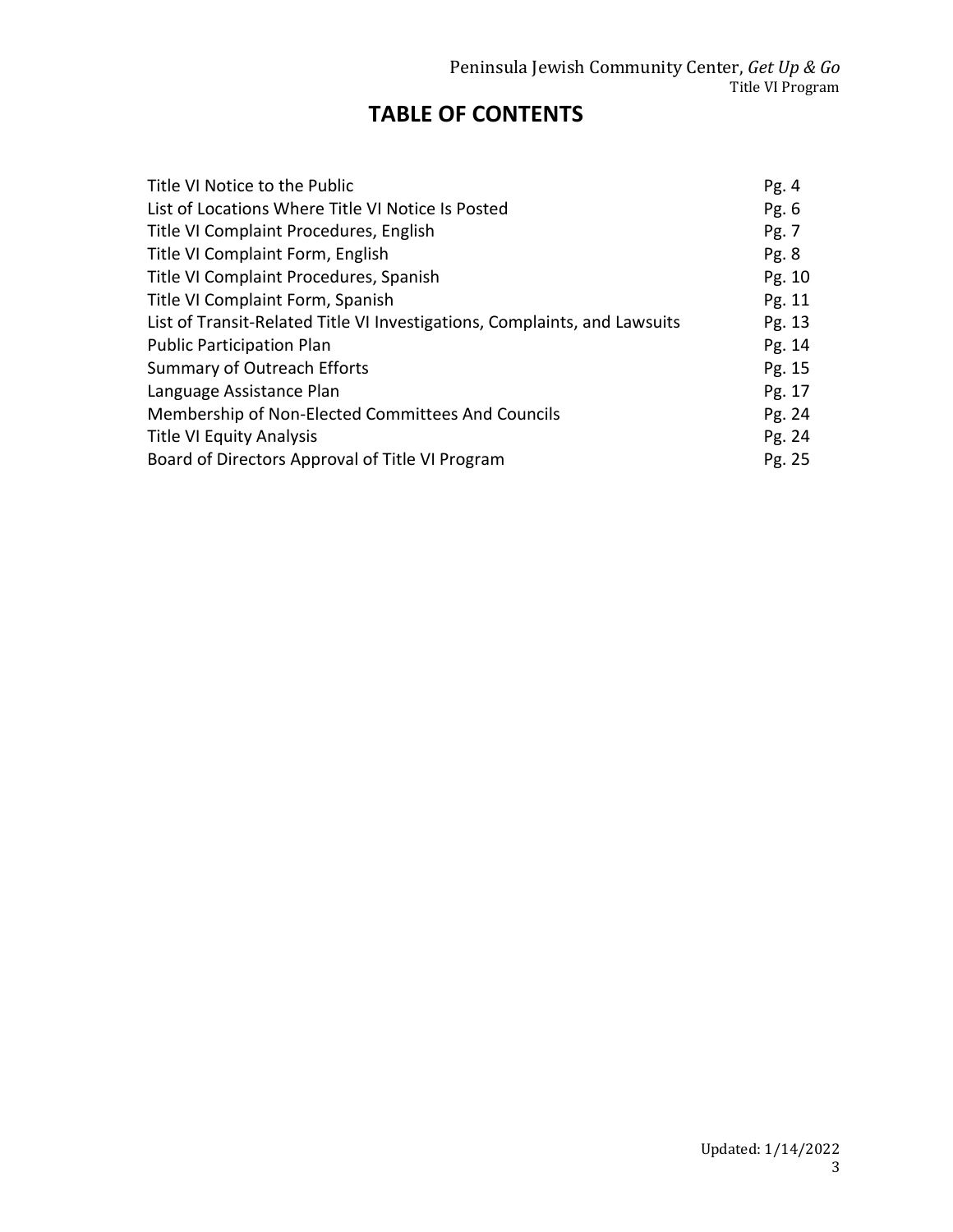### **PENINSULA JEWISH COMMUNITY CENTER TITLE VI NOTICE TO THE PUBLIC**

## Notifying the Public of Rights Under Title VI **Peninsula Jewish Community Center**

The Peninsula Jewish Community Center (PJCC) operates its programs and services without regard to race, color and national origin or English proficiency in accordance with Title VI of the Civil Rights Act. Any person who believes she or he has been aggrieved by any unlawful discriminatory practice under Title VI may file a complaint with the PJCC.

For more information on the PJCC's civil rights program, and the procedures to file a complaint, contact (650) 212-7522 or visit our administrative office at 800 Foster City Blvd., Foster City, CA 94404. For more information, write t[o info@pjcc.org](mailto:info@pjcc.org) or visit [www.pjcc.org.](http://www.pjcc.org/)

A complainant may file a complaint directly with the Federal Transit Administration by filing a complaint with the Office of Civil Rights, Attention: Title VI Program Coordinator, East Building, 5th Floor-TCR, 1200 New Jersey Ave., SE, Washington, DC 20590

If information is needed in another language, contact (650) 212-7522. Si necesita informacion en otra idioma, contacte (650) 212-7522. 如果你需要中文譯本,請電 (650) 212-7522.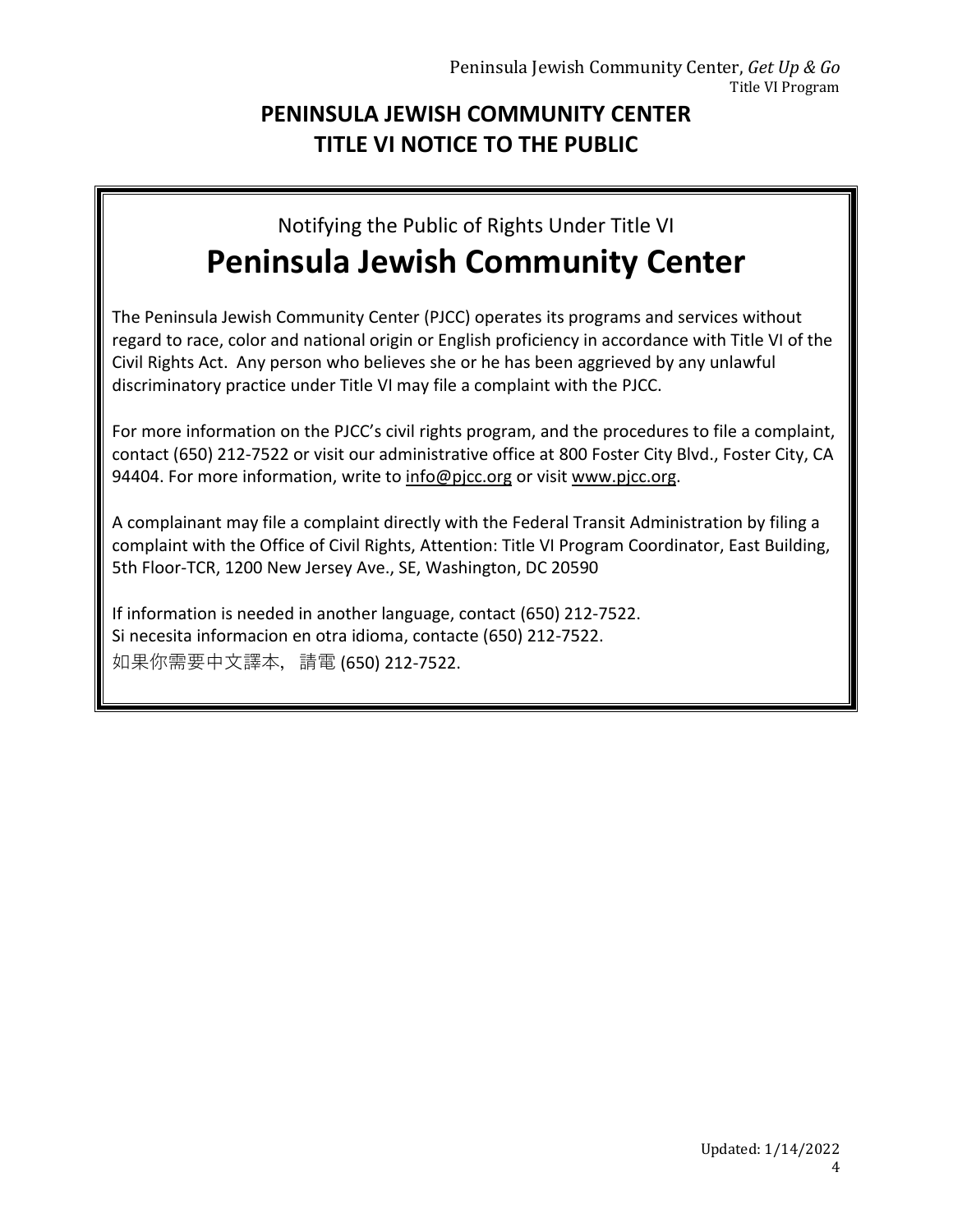### **PENINSULA JEWISH COMMUNITY CENTER NOTIFICAR AL PUBLICO DE LOS DERECHOS BAJO EL TITULO VI**

# Notificar al público de los derechos bajo el título VI Peninsula Jewish Community Center

The Peninsula Jewish Community Center (PJCC) opera sus programas y servicios sin respecto araza, color y origen nacional con arreglo al título VI de la CivilLey de derechos. Cualquier persona que cree que él o ella ha sido agraviado porcualquier práctica discriminatoria ilegal bajo el título VI puede presentar una queja con el PJCC.

Para obtener más información sobre el programa derechos civiles capaz de industrias y el procedimientos para presentar una queja, llame al (650) 212-7522, o visite nuestra oficina administrativa en 800 Foster City Blvd., Foster City, CA 94404. Para más información información, escribir a [info@pjcc.org](mailto:info@pjcc.org) o visite [www.pjcc.org.](http://www.pjcc.org/)

Un demandante puede presentar una queja directamente con el Federal Transit Administration por archivar una queja con la Office of Civil Rights, Attention: Title VI Program Coordinator, East Building, 5th Floor-TCR, 1200 New Jersey Ave., SE, Washington, DC 20590

Si se necesita información en otro idioma, contacte al (650) 212-7522.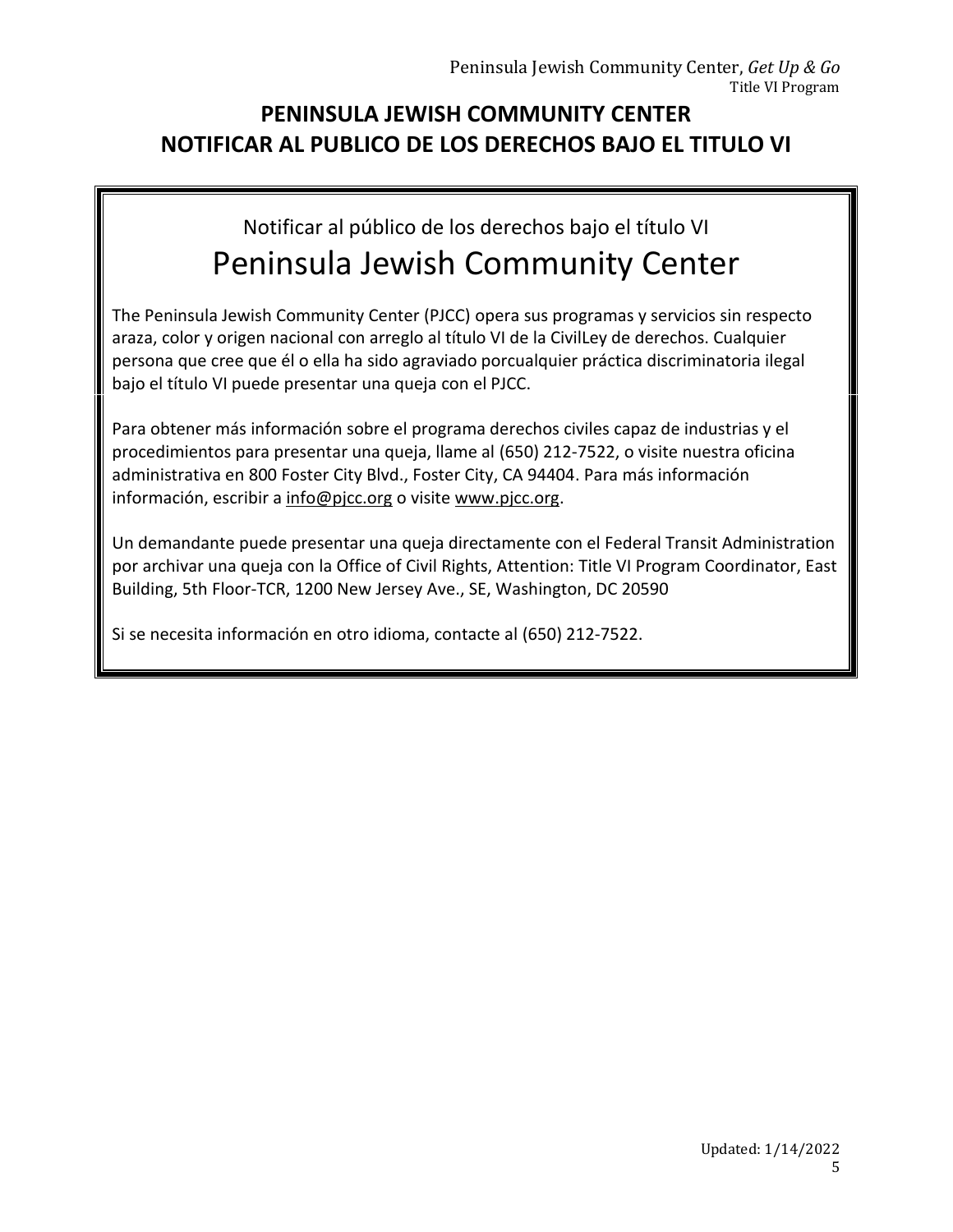### **LIST OF LOCATIONS WHERE TITLE VI NOTICE IS POSTED**

The Peninsula Jewish Community Center's notice to the public is currently posted at the following locations:

| <b>Location Name</b> | Address               | Citv                  |
|----------------------|-----------------------|-----------------------|
| <b>Offices</b>       | 800 Foster City Blvd. | Foster City, CA 94404 |

The Title VI notice and program information is also provided on the Peninsula Jewish Community Center's website Senior Transportation homepage at www.pjcc.org/programs/senior-transportation/.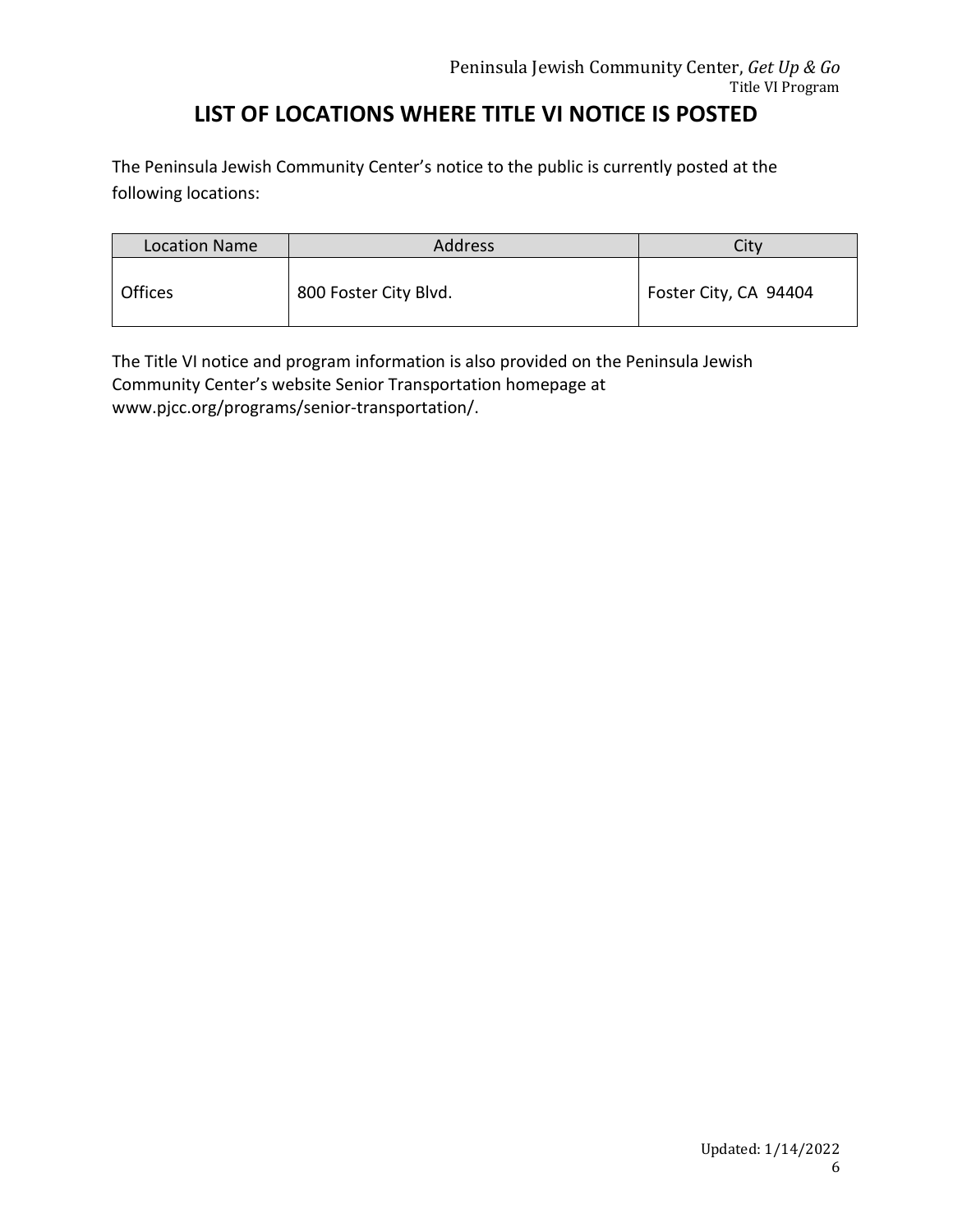### **TITLE VI COMPLAINT PROCEDURES**

As a recipient of federal dollars, the Peninsula Jewish Community Center (PJCC) is required to comply with Title VI of the Civil Rights Act of 1964 and ensure that services and benefits are provided on a non-discriminatory basis. The PJCC has in place a Title VI Complaint Procedure, which outlines a process for local disposition of Title VI complaints and is consistent with guidelines found in the Federal Transit Administration Circular 4702.1B, dated October 1, 2012.

Any person who believes she or he has been discriminated against on the basis of race, color, or national origin by the PJCC may file a Title VI complaint by completing and submitting the agency's Title VI Complaint Form. The PJCC investigates complaints received no more than 180 days after the alleged incident. The PJCC will only process complaints that are complete.

Within 10 business days of receiving the complaint, the PJCC will review it to determine if our office has jurisdiction. The complainant will receive an acknowledgement letter informing her/him whether the complaint will be investigated by our office. The PJCC has 30 days to investigate the complaint. The complainant will be notified in writing of the cause to any planned extension to the 30-day rule.

If more information is needed to resolve the case, the PJCC may contact the complainant. The complainant has 10 business days from the date of the letter to send requested information to the investigator assigned to the case. If the investigator is not contacted by the complainant or does not receive the additional information within 10 business days, the PJCC can administratively close the case.

A case can be administratively closed also if the complainant no longer wishes to pursue their case. After the investigator reviews the complaint, she/he will issue one of two letters to the complainant: a closure letter or a letter of finding (LOF). A closure letter summarizes the allegations and states that there was not a Title VI violation and that the case will be closed. An LOF summarizes the allegations and the interviews regarding the alleged incident, and explains whether any disciplinary action, additional training of the staff member, or other action will occur. If the complainant wishes to appeal the decision, she/he has 10 business days after the date of the letter or the LOF to do so.

A person may also file a complaint directly with the Federal Transit Administration, at FTA Office of Civil Rights, 1200 New Jersey Avenue SE, Washington, DC 20590.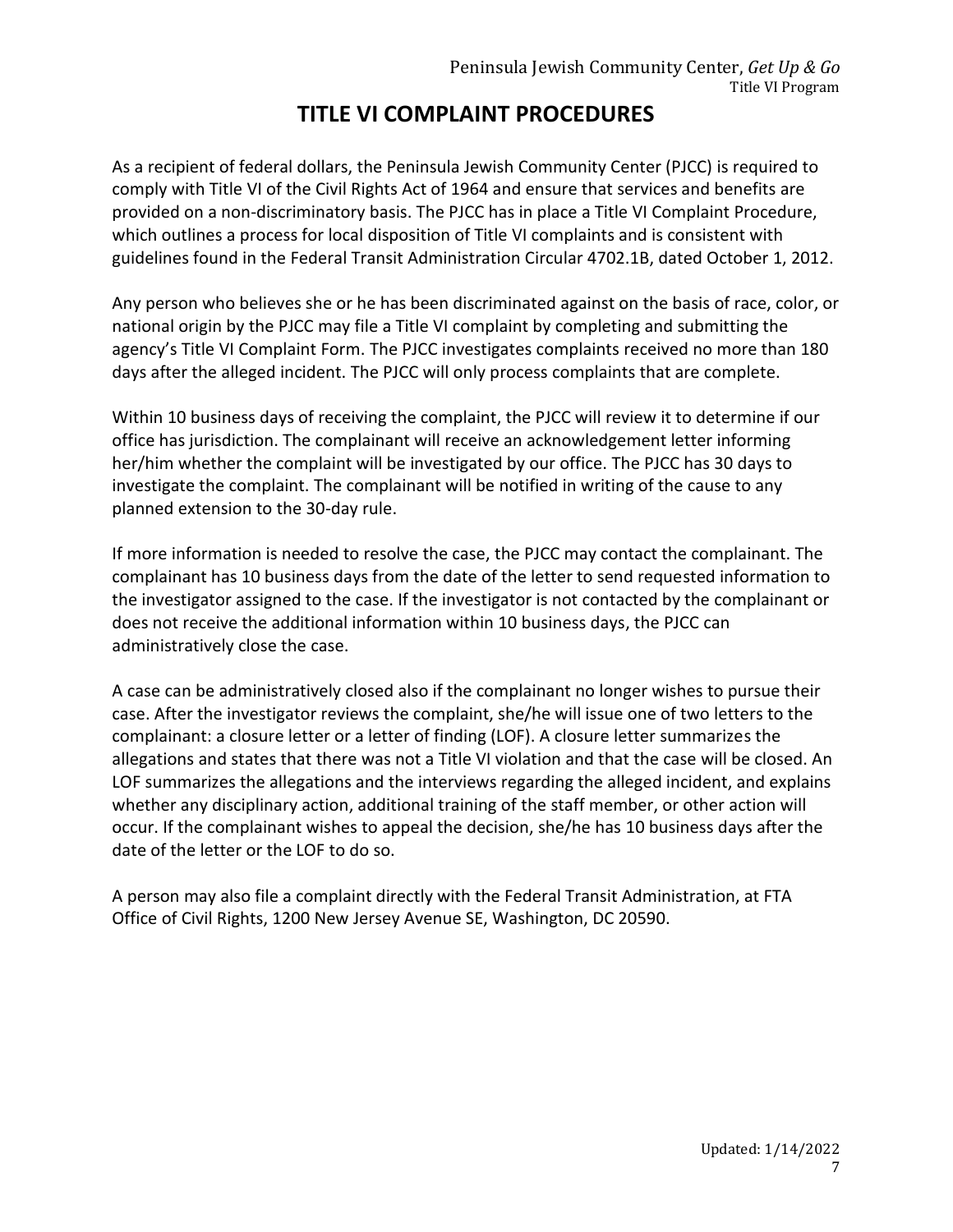### **PENINSULA JEWISH COMMUNITY CENTER TITLE VI COMPLAINT FORM**

| <b>Section I: Please write legibly</b>                                                                                                                                                                                                                                                                                                                                                  |                                 |                                  |                                      |     |
|-----------------------------------------------------------------------------------------------------------------------------------------------------------------------------------------------------------------------------------------------------------------------------------------------------------------------------------------------------------------------------------------|---------------------------------|----------------------------------|--------------------------------------|-----|
| 1. Name:                                                                                                                                                                                                                                                                                                                                                                                |                                 |                                  |                                      |     |
| 2. Address:                                                                                                                                                                                                                                                                                                                                                                             |                                 |                                  |                                      |     |
| 3. Telephone:                                                                                                                                                                                                                                                                                                                                                                           |                                 | 3.a. Secondary Phone (Optional): |                                      |     |
| 4. Email Address:                                                                                                                                                                                                                                                                                                                                                                       |                                 |                                  |                                      |     |
| 5. Accessible Format                                                                                                                                                                                                                                                                                                                                                                    | Large Print<br>$\Box$           |                                  | $\lceil \rceil$<br><b>Audio Tape</b> |     |
| Requirements?                                                                                                                                                                                                                                                                                                                                                                           | $\lceil$ $\rceil$<br><b>TDD</b> |                                  | Other<br>$\Box$                      |     |
| <b>Section II:</b>                                                                                                                                                                                                                                                                                                                                                                      |                                 |                                  |                                      |     |
| 6. Are your filing this complaint on your own behalf?                                                                                                                                                                                                                                                                                                                                   |                                 |                                  | YES*                                 | NO. |
| *If you answered "yes" to #6, go to Section III.                                                                                                                                                                                                                                                                                                                                        |                                 |                                  |                                      |     |
| 7. If you answered "no" to #6, what is the name of the person for whom you are filing this complaint?<br>Name:                                                                                                                                                                                                                                                                          |                                 |                                  |                                      |     |
| 8. What is your relationship with this individual:                                                                                                                                                                                                                                                                                                                                      |                                 |                                  |                                      |     |
| 9. Please explain why you have filed for a third party:                                                                                                                                                                                                                                                                                                                                 |                                 |                                  |                                      |     |
|                                                                                                                                                                                                                                                                                                                                                                                         |                                 |                                  |                                      |     |
| 10. Please confirm that you have obtained permission of the<br>aggrieved party to file on their behalf.                                                                                                                                                                                                                                                                                 |                                 |                                  | <b>YES</b>                           | NO. |
| <b>Section III:</b>                                                                                                                                                                                                                                                                                                                                                                     |                                 |                                  |                                      |     |
| 11. I believe the discrimination I experienced was based on (check all that apply):                                                                                                                                                                                                                                                                                                     |                                 |                                  |                                      |     |
| <b>National Origin</b><br>[ ] Color<br>[ ] Race                                                                                                                                                                                                                                                                                                                                         |                                 |                                  |                                      |     |
|                                                                                                                                                                                                                                                                                                                                                                                         |                                 |                                  |                                      |     |
| 12. Date of alleged discrimination: (mm/dd/yyyy)                                                                                                                                                                                                                                                                                                                                        |                                 |                                  |                                      |     |
| 13. Explain as clearly as possible what happened and why you believe you were discriminated against.<br>Describe all persons who were involved. Include the name and contact information of the person(s) who<br>discriminated against you (if known), as well as names and contact information of any witnesses. If more<br>space is needed, please attach additional sheets of paper. |                                 |                                  |                                      |     |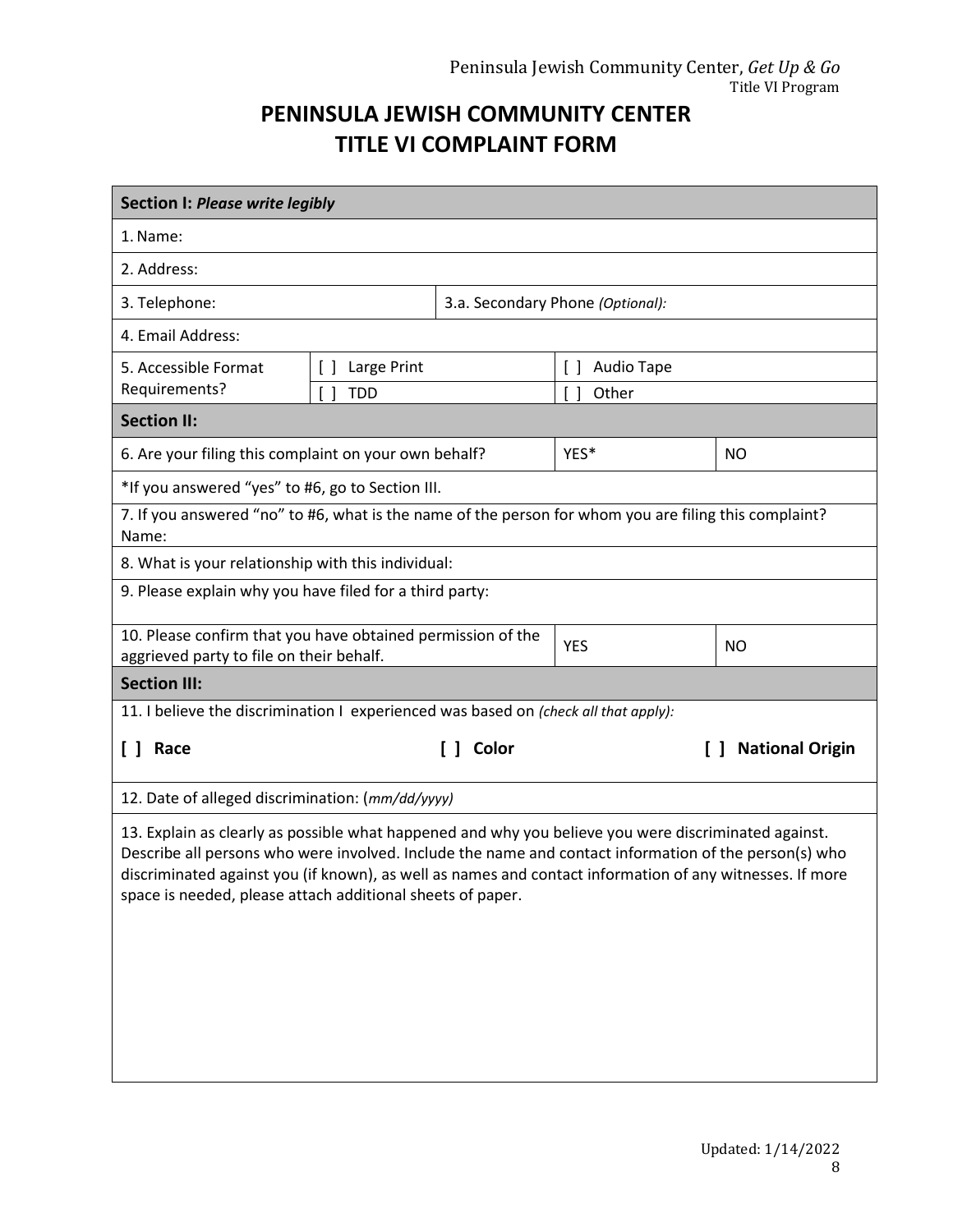### **PENINSULA JEWISH COMMUNITY CENTER TITLE VI COMPLAINT FORM, PAGE 2**

| <b>Section IV:</b>                                                                                                                              |            |                |  |  |
|-------------------------------------------------------------------------------------------------------------------------------------------------|------------|----------------|--|--|
| 14. Have you previously filed a Title VI complaint with<br>the Peninsula Jewish Community Center?                                               | <b>YES</b> | N <sub>O</sub> |  |  |
| <b>Section V:</b>                                                                                                                               |            |                |  |  |
| 15. Have you filed this complaint with any other Federal, State, or local agency, or with any Federal<br>or State court?<br>$[$   YES* $[$   NO |            |                |  |  |
| If yes, check all that apply:                                                                                                                   |            |                |  |  |
|                                                                                                                                                 |            |                |  |  |
|                                                                                                                                                 |            |                |  |  |
|                                                                                                                                                 |            |                |  |  |
| 16. If you answered "yes" to #15, provide information about a contact person at the agency/court<br>where the complaint was filed.<br>Name:     |            |                |  |  |
| Title:                                                                                                                                          |            |                |  |  |
| Agency:                                                                                                                                         |            |                |  |  |
| Address:                                                                                                                                        |            |                |  |  |
| Telephone:<br>Email:                                                                                                                            |            |                |  |  |
| <b>Section VI:</b>                                                                                                                              |            |                |  |  |
| Name of Transit Agency complaint is against:                                                                                                    |            |                |  |  |
| <b>Contact Person:</b>                                                                                                                          |            |                |  |  |
| Telephone:                                                                                                                                      |            |                |  |  |

You may attach any written materials or other information that you think is relevant to your complaint.

Signature and date are required below to complete form:

Signature and the contract of the contract of the contract of the Date of the contract of the contract of the contract of the contract of the contract of the contract of the contract of the contract of the contract of the

Please submit this form in person or mail this form to the address below: Peninsula Jewish Community Center, Title VI Coordinator 800 Foster City Blvd. Foster City, CA 94404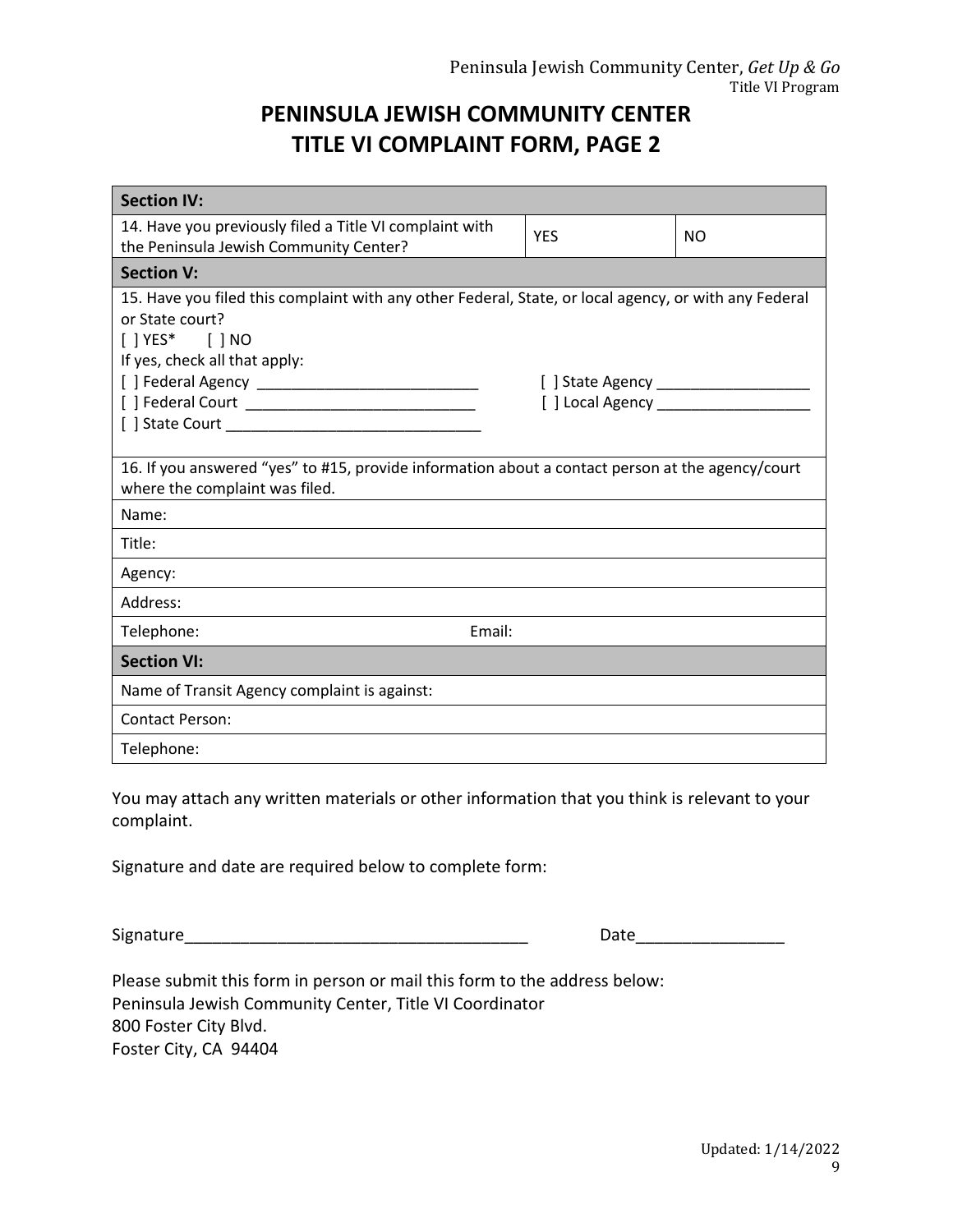### **TITULO VI PROCEDIMIENTO DE QUEJA**

Como un receptor de dólares federales, Peninsula Jewish Community Center (PJCC) tiene que cumplir con lo dispuesto en el Titulo VI de la ley de los derechos civiles de 1964 y asegúrese de que los servicios y los beneficios se proporcionen sobre una base no discriminatoria. PJCC ha puesto en marcha un procedimiento de queja Titulo VI, que emboza un proceso de disposición local de quejas del Titulo VI y es consistente con las pautas de Administración Federal de Transito Circular 4702.1B, de Octubre 1, 2012.

Cualquier persona que cree que ha sido objeto de discriminación por motives de raza, color, u origen nacional por PJCC puede presentar al Titulo VI su denuncia. PJCC investiga las quejas no mas de 180 días después del incidente. PJCC solo tramitara las quejas que están completas.

En un periodo de 10 días de haber recibido la demanda, PJCC la revisara para determinar si nuestra oficina tiene la jurisdicción. El autor de la queja, recibirá un acuse de recibo informándole al denunciante que será notificado por escrito si el caso de él/ella el será investigado por nuestra oficina. PJCC tiene 30 días para investigar la queja.

Si necesita mas información para resolver el caso, PJCC puede contactar al autor de la queja. El autor de la queja tiene 10 días de la fecha que recibió la carta para solicitar un investigador que sea asignado al caso.

El caso se puede cerrar también si el autor de la queja no desea proseguir con el caso. Después de que el investigador analice la queja, el/ella emitirá una de las dos cartas a la denunciante: una carta de cierre o una carta de encontrar (LOF). Una carta de cierre resume las acusaciones y afirma que no hubo una violación del título VI y que el caso será cerrado. Un LOF resume las denuncias y las entrevistas en relación con el incidente y explica si cualquier acción disciplinaria, formación complementaria de lo miembro del personal, u otra acción ocurrirá. Si el demandante desea apelar la decisión, ella tiene 10 días hábiles después de la fecha de la carta o el LOF para hacerlo.

Una persona también puede presentar una queja directamente con la Administración Federal de tránsito, en la oficina de FTA de los derechos civiles, 1200 New Jersey Avenue SE, Washington, DC 20590.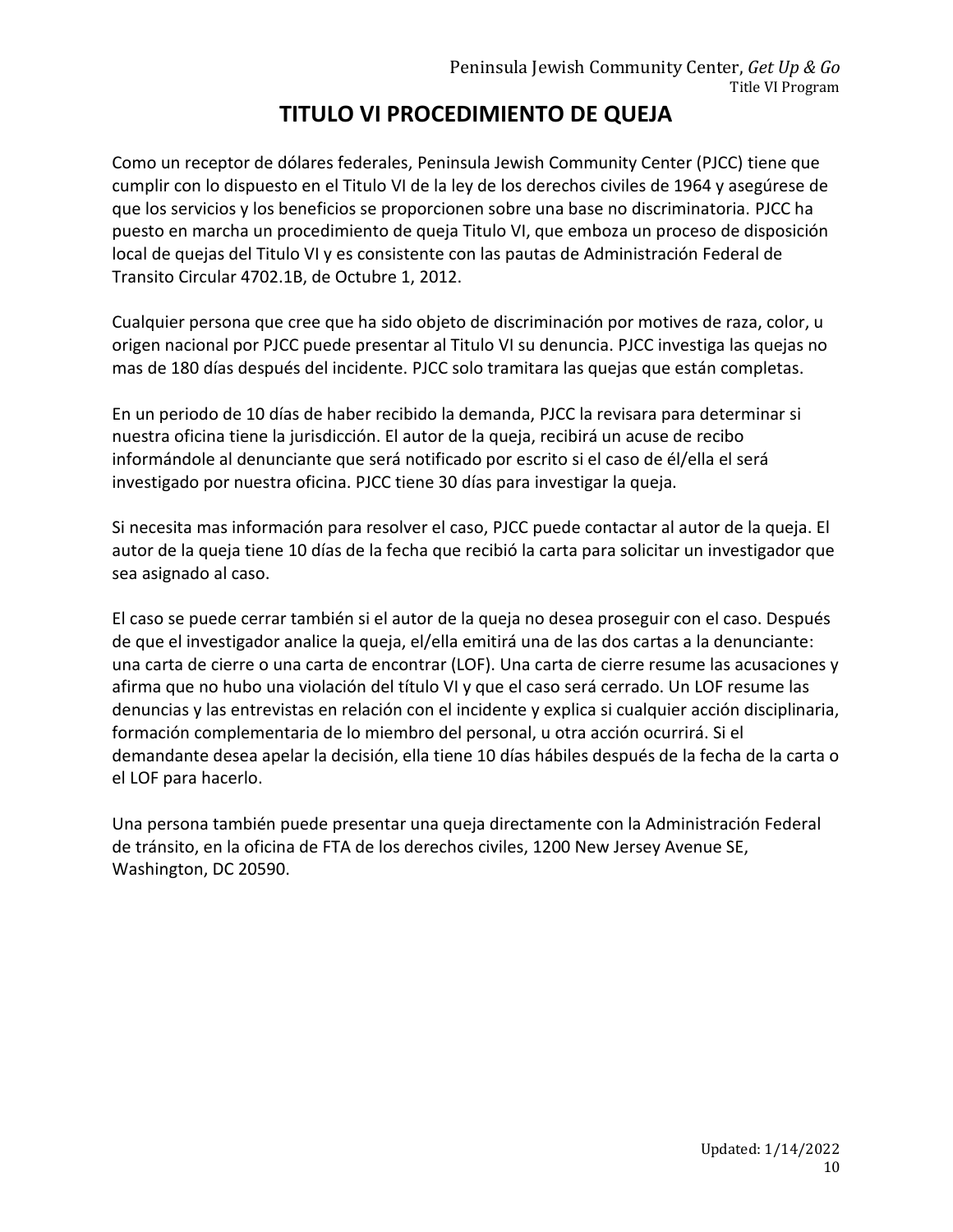### **PENINSULA JEWISH COMMUNITY CENTER FORMA DE QUEJA**

| Seccion I: Escribir en forma legible                                                                                                                                                                                                                                                                                                                                                                                                                                                     |                                     |  |    |    |
|------------------------------------------------------------------------------------------------------------------------------------------------------------------------------------------------------------------------------------------------------------------------------------------------------------------------------------------------------------------------------------------------------------------------------------------------------------------------------------------|-------------------------------------|--|----|----|
| 1. Nombre:                                                                                                                                                                                                                                                                                                                                                                                                                                                                               |                                     |  |    |    |
| 2. Direccion:                                                                                                                                                                                                                                                                                                                                                                                                                                                                            |                                     |  |    |    |
| 3. Telefono:                                                                                                                                                                                                                                                                                                                                                                                                                                                                             | 3.a. Telefono secundario(opcional): |  |    |    |
| 4. Direccion de correo electronico:                                                                                                                                                                                                                                                                                                                                                                                                                                                      |                                     |  |    |    |
| 5. Reuistos de forma                                                                                                                                                                                                                                                                                                                                                                                                                                                                     | Cinta de audio<br>Impresion grande  |  |    |    |
| accesible?                                                                                                                                                                                                                                                                                                                                                                                                                                                                               | <b>TDD</b><br>Otros<br>$\Box$       |  |    |    |
| Seccion II:                                                                                                                                                                                                                                                                                                                                                                                                                                                                              |                                     |  |    |    |
| 6. Esta presentando esta queja en su propio nombre?                                                                                                                                                                                                                                                                                                                                                                                                                                      |                                     |  | Si | No |
| *Si usted contesto "Si" to #6, vaya a la Seccion III.                                                                                                                                                                                                                                                                                                                                                                                                                                    |                                     |  |    |    |
| 7. If you answered "no" to #6, what is the name of the person for whom you are filing this                                                                                                                                                                                                                                                                                                                                                                                               |                                     |  |    |    |
| complaint? Name:                                                                                                                                                                                                                                                                                                                                                                                                                                                                         |                                     |  |    |    |
| 8. Cual es su relacion con este individuo:                                                                                                                                                                                                                                                                                                                                                                                                                                               |                                     |  |    |    |
| 9. Por favor, explique por que han presentado para una tercera parte:                                                                                                                                                                                                                                                                                                                                                                                                                    |                                     |  |    |    |
| 10. Por favor, confirme que ha obtenido el permiso de                                                                                                                                                                                                                                                                                                                                                                                                                                    |                                     |  | Si | No |
| la parte agraviada en el archivo en su nombre.                                                                                                                                                                                                                                                                                                                                                                                                                                           |                                     |  |    |    |
| Seccion III:                                                                                                                                                                                                                                                                                                                                                                                                                                                                             |                                     |  |    |    |
| 11. Creo que la discriminacion que he experimentado fue basado en <i>(marqu todas las que</i><br>correspondan):<br>[ ] Color<br>Origin nacional<br>[ ] Raza                                                                                                                                                                                                                                                                                                                              |                                     |  |    |    |
| 12. Fecha de supuesta discriminacion: (mm/dd/aaaa)<br>13. Explica lo mas claramente posible lo que ocurrio y por que usted cree que son objeto<br>discriminacion. Describir todas las personas que han participado. Incluir el nombre y la<br>informacion de contacto de la(s) persona(s) que discrimina contra usted (si se conoce), asi como<br>los nombres y la informacion de contacto de los testigos. Si se necesita mas espacio, por favor<br>adjunte hojas adicionales de papel. |                                     |  |    |    |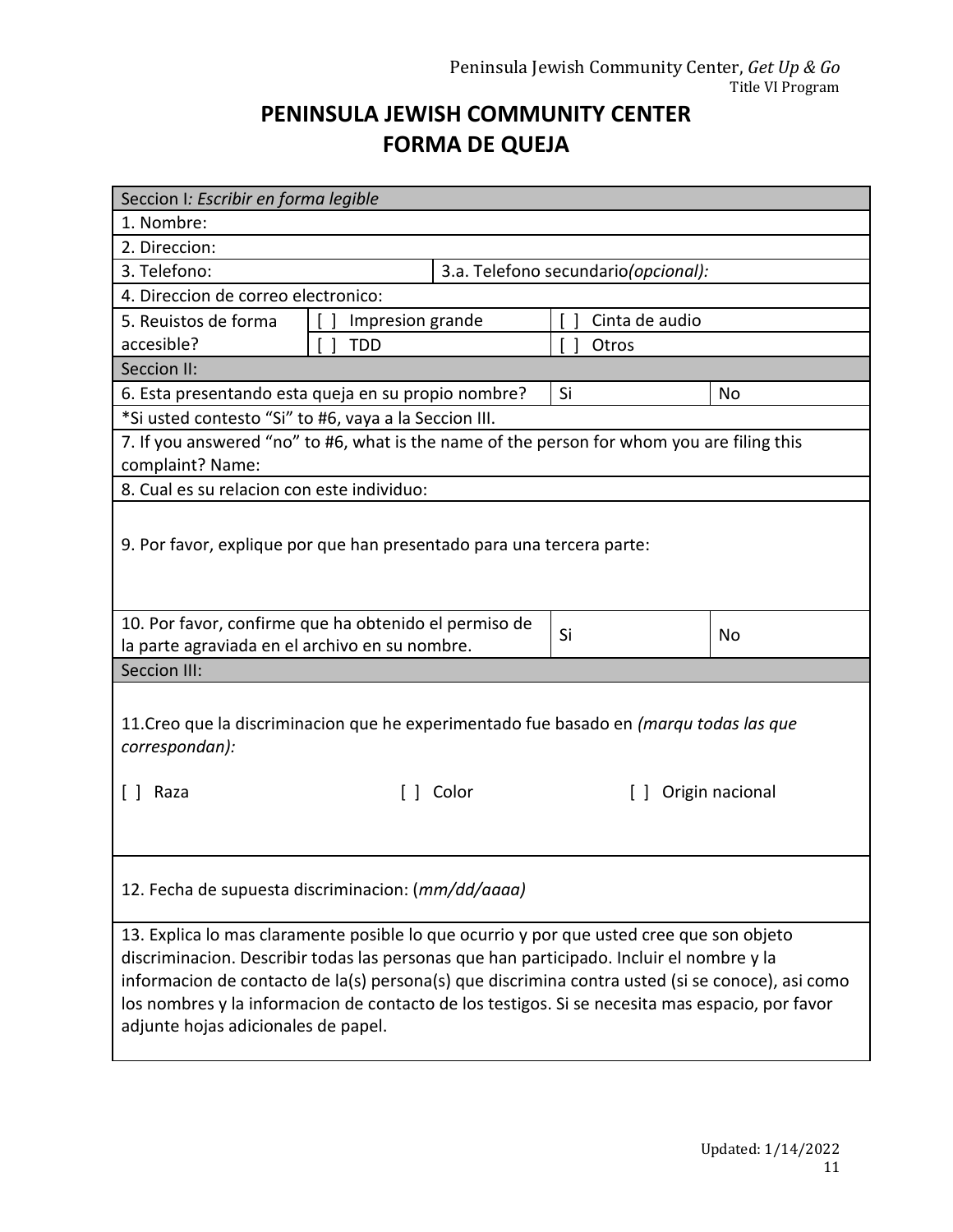### **PENINSULA JEWISH COMMUNITY CENTER FORMA DE QUEJA, PAGINA 2**

| Seccion IV:                                                                                                |    |    |  |  |
|------------------------------------------------------------------------------------------------------------|----|----|--|--|
| 14. Anteriormente ha presentado un Titulo VI denuncia                                                      | Si | No |  |  |
| con la Peninsula Jewish Community Center.                                                                  |    |    |  |  |
| Seccion V:                                                                                                 |    |    |  |  |
| 15. Ha presentado esta queja con cualquier otro local, estato o federal, o con cualquier Federal o Estato? |    |    |  |  |
| [] Si* [] No si la respuesta es si                                                                         |    |    |  |  |
| Marque todo lo que apliqua                                                                                 |    |    |  |  |
|                                                                                                            |    |    |  |  |
| [ ] Federal Tribunal ________________________                                                              |    |    |  |  |
|                                                                                                            |    |    |  |  |
|                                                                                                            |    |    |  |  |
| 16. Si usted contesto "si" a la posicion #15, proporcionan informacion acerca de una persona de            |    |    |  |  |
| contacto en la agencia/tribunal donde se presento la denuncia.                                             |    |    |  |  |
| Nombre:                                                                                                    |    |    |  |  |
| Titulo:                                                                                                    |    |    |  |  |
| Organismo:                                                                                                 |    |    |  |  |
| Direccion:                                                                                                 |    |    |  |  |
| Telefono:<br>Correo electronico:                                                                           |    |    |  |  |
| Seccion VI:                                                                                                |    |    |  |  |
| Nombre de organismo Transito denuncia es contra:                                                           |    |    |  |  |
| Persona de contacto:                                                                                       |    |    |  |  |
| Telefono:                                                                                                  |    |    |  |  |

Usted puede conectar cualquier material escrito u otra información que crees que es relevante a su queja.

Firma y fecha son especificadas a continuación completar el formulario:

Signature\_\_\_\_\_\_\_\_\_\_\_\_\_\_\_\_\_\_\_\_\_\_\_\_\_\_\_\_\_\_\_\_\_\_\_\_\_ Date\_\_\_\_\_\_\_\_\_\_\_\_\_\_\_\_

Por favor enviar esta forma en persona o enviar por correo este formulario a la siguiente dirección: Peninsula Jewish Community Center, Title VI Coordinator 800 Foster City Blvd. Foster City, CA 94404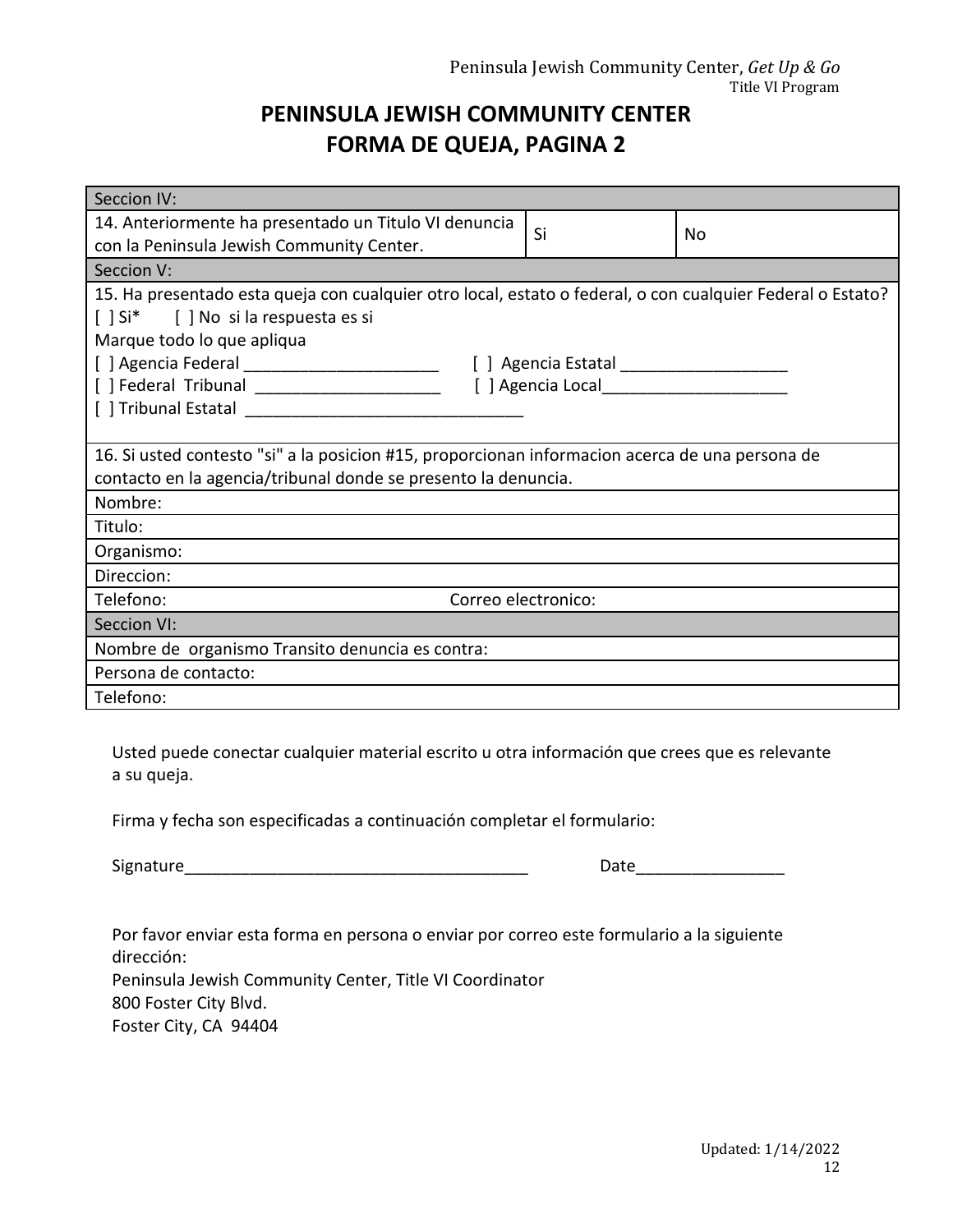### **LIST OF TRANSIT-RELATED TITLE VI INVESTIGATIONS, COMPLAINTS AND LAWSUITS**

The Peninsula Jewish Community Center (PJCC) has not been involved in any transportationrelated Title VI investigations, lawsuits or complaints.

#### **PJCC List of Investigations, Lawsuits and Complaints**

| <b>Type of Process</b> | Date | <b>Summary (including</b><br>basis of complaint) | <b>Status</b> | Action(s) Taken |
|------------------------|------|--------------------------------------------------|---------------|-----------------|
| Investigations         |      |                                                  |               |                 |
| 1. None                |      |                                                  |               |                 |
| 2.                     |      |                                                  |               |                 |
| Lawsuits               |      |                                                  |               |                 |
| 1. None                |      |                                                  |               |                 |
| 2.                     |      |                                                  |               |                 |
| Complaints             |      |                                                  |               |                 |
| 1. None                |      |                                                  |               |                 |
| 2.                     |      |                                                  |               |                 |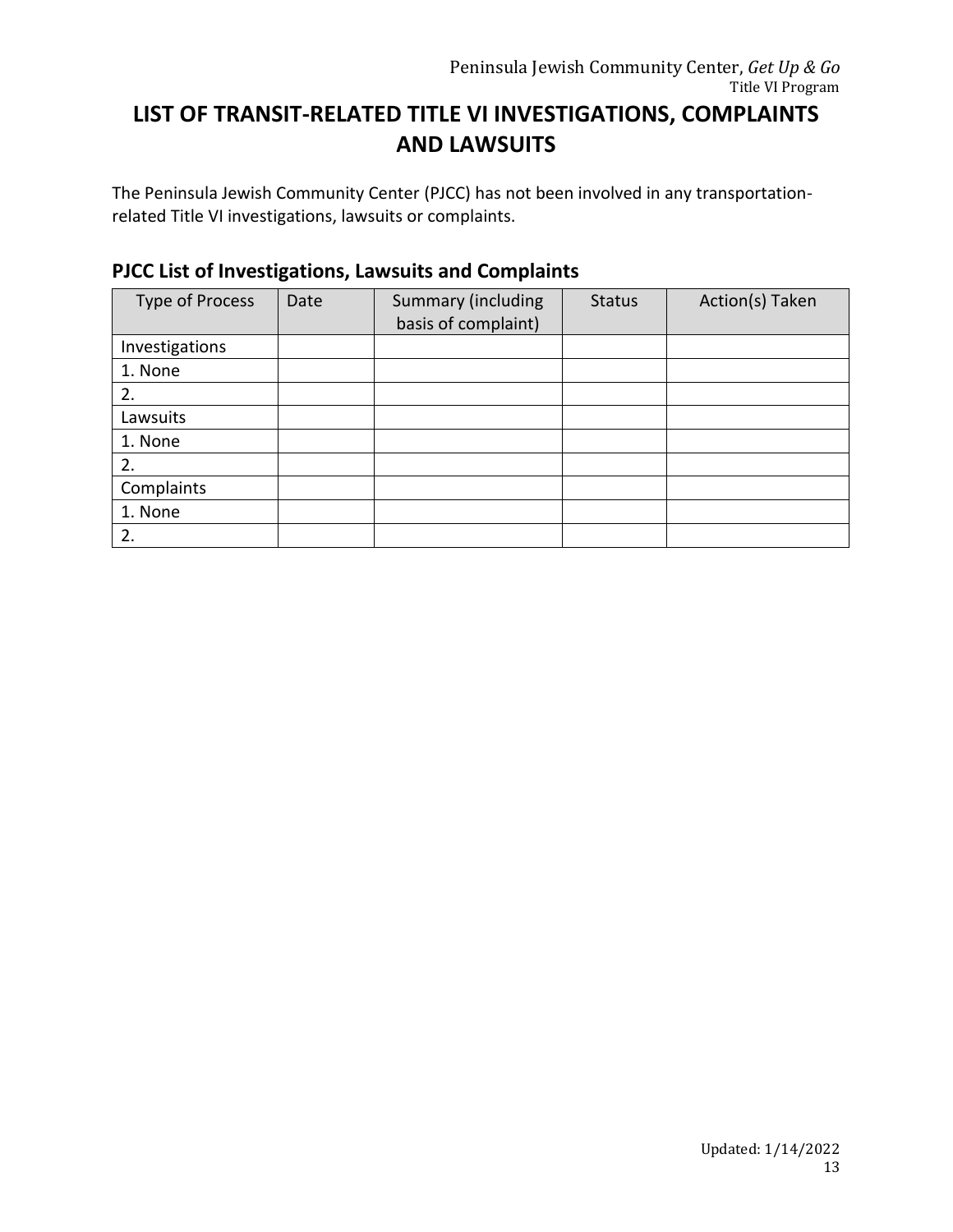### **Public Participation Plan**

#### *About the Peninsula Jewish Community Center*

The Peninsula Jewish Community Center (PJCC) is a non-profit 501 c (3) organization that Founded in 1948 in a rented home in Burlingame, the PJCC has grown and evolved in response to community needs. Today, the Center resides on a 12-acre campus in Foster City that opened in 2004 and engages an estimated 45,000 people annually who live and/or work in San Mateo County. The mission of the PJCC is to build a caring and connected community, develop leadership, and strengthen Jewish identity and values in a center with an environment that is welcoming to all people at every stage of life. The PJCC's life-enhancing programs span cultures and generations to promote wellness, prevent isolation, build knowledge and community bonds, and help to improve the world.

The Get Up & Go (GUG) transportation program is a free gap-filling supportive transportation service for non-driving seniors, many of whom are frail or disabled. Its main objective is to provide them with access to basic healthcare, including medical appointments and healthrelated needs like grocery shopping and pharmacy visits. GUG achieves this primary objective by offering:

- Flexible accommodation of most health care appointments on days of GUG operation (Mondays-Fridays, other than federal and Jewish holidays).
- Trained volunteer escorts who provide help with reassurance and direction when needed, and accompaniment to appointments and errands when requested.
- The ability of personal caregivers or attendants to accompany a rider.
- Limited wait time for vehicles (small program = on-time arrival).
- A volunteer driver program, with use of volunteers' vehicles.
- Use of volunteer drivers' personal vehicles or staff drivers in a mini-van or wheelchairaccessible bus or minivan, depending on need.
- Ability to access harder-to-reach areas with wheelchair-accessible minivan.
- Ongoing outreach to reach those most in need of the service through senior groups and providers.
- Free errand transportation service, helping to meet the needs of low-income seniors.

Because our service addresses assessed San Mateo County needs and extends beyond ADA (Americans with Disabilities Act) requirements – offering a level of supportive transportation often not available through Redi-Wheels or shuttle services – the program has the strong endorsement of SamTrans staff.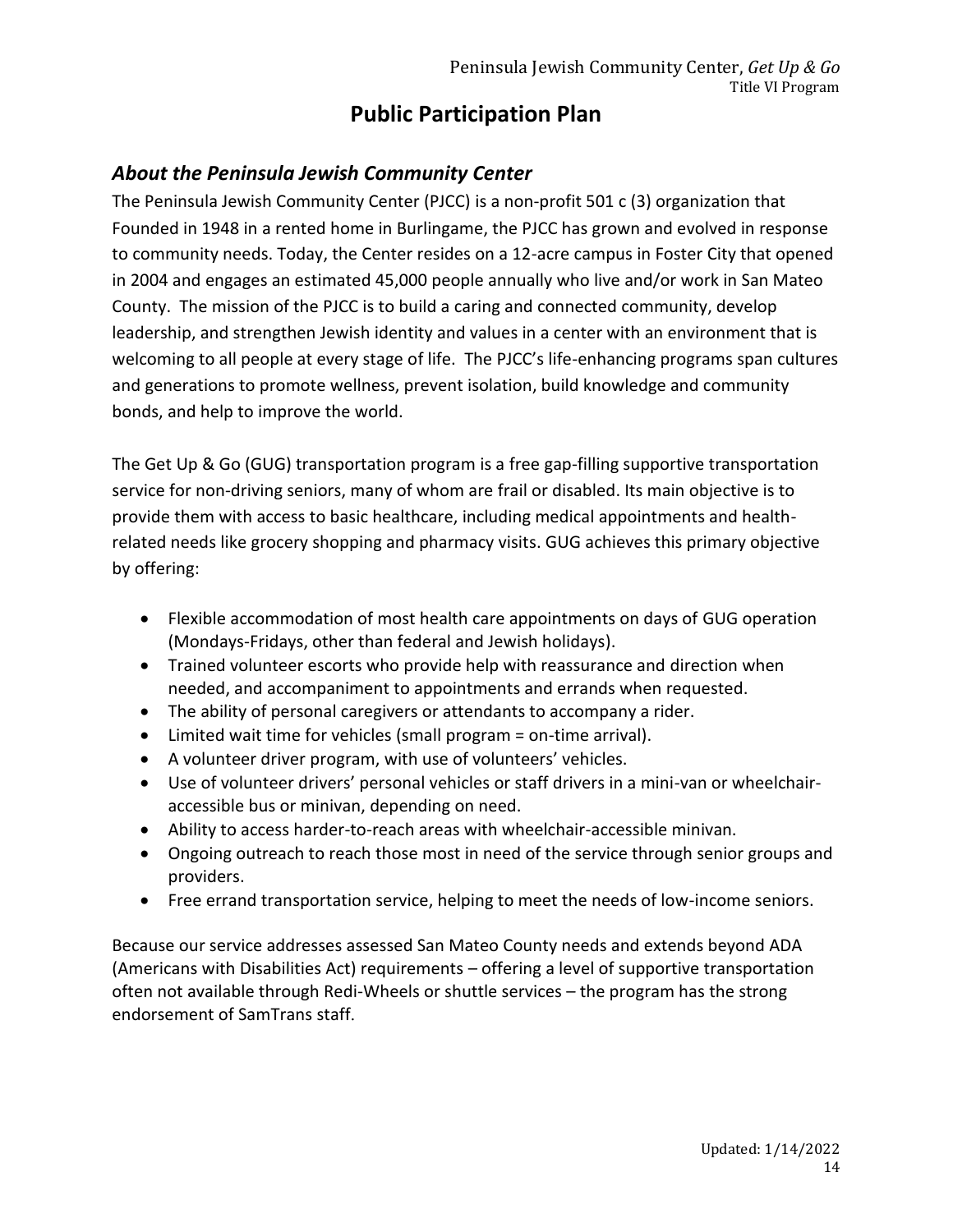#### *Purposes of this Plan*

Public participation is the process through which stakeholders can partake directly in agency decision-making, and express their concerns, desires, and values. GUG seeks to improve independence of older adults throughout San Mateo County by providing free transportation services. GUG seeks to support and enhance social relationships by providing opportunities for older adults to participate in engaging activities with others.

#### *Summary of Outreach Efforts*

The following is a summary of outreach efforts conducted by the PJCC as they relate to Title VI requirements under the Public Participation Plan. Many of our outreach activities are conducted in partnership or ad hoc with other service organizations and non-profit agencies within the community. This is in no way a complete list but rather documents the agency's outreach efforts as they relate specifically to minority and low-income populations.

#### **Senior Fairs**

GUG staff members regularly participate in senior fairs in geographical areas with populations from the Low English Proficiency (LEP) and low-income communities.

#### **Outreach Documents**

GUG has translated one of our outreach publications into Spanish, Chinese, and Tagalog. These documents are offered to the public at various venues, including locations within those targeted LEP communities. These materials are available at senior fairs and outreach events.

#### **Targeted Outreach**

GUG conducts specific outreach to senior populations who live in low-income housing, such as the Lesley Senior Communities and Mid-Pen housing developments.

#### **Community Partnerships**

The GUG Manager is activity involved with the New Beginning Coalition, a broad-based group of older adults, persons with disabilities, caregivers and service providers whose mission is to improve the quality of life for San Mateo County's diverse residents. SamTrans has actively supported GUG's campaign to increase volunteer drivers. Redi-Wheels, the San Mateo County paratransit operator, regularly refers riders to GUG. Numerous San Mateo County non-profit agencies refer clients to us, including Family Caregiver Alliance & Center for Independent Living, San Mateo County medical clinics, senior centers throughout the County, and nurses and social workers at local hospitals and Veterans Affairs clinics.

GUG is the referral agency of choice when non-taxi and non-paratransit rides are called for the Mills-Peninsula Medical Center's Peninsula Circle of Care, a program seeking to help seniors avoid readmission after a hospital stay. GUG also cross-refers with Jewish Family and Children's Services and Jewish Vocational Services, as well as with Peninsula Family Service for a variety of needs, including cross-referring with their Got Wheels! transportation service.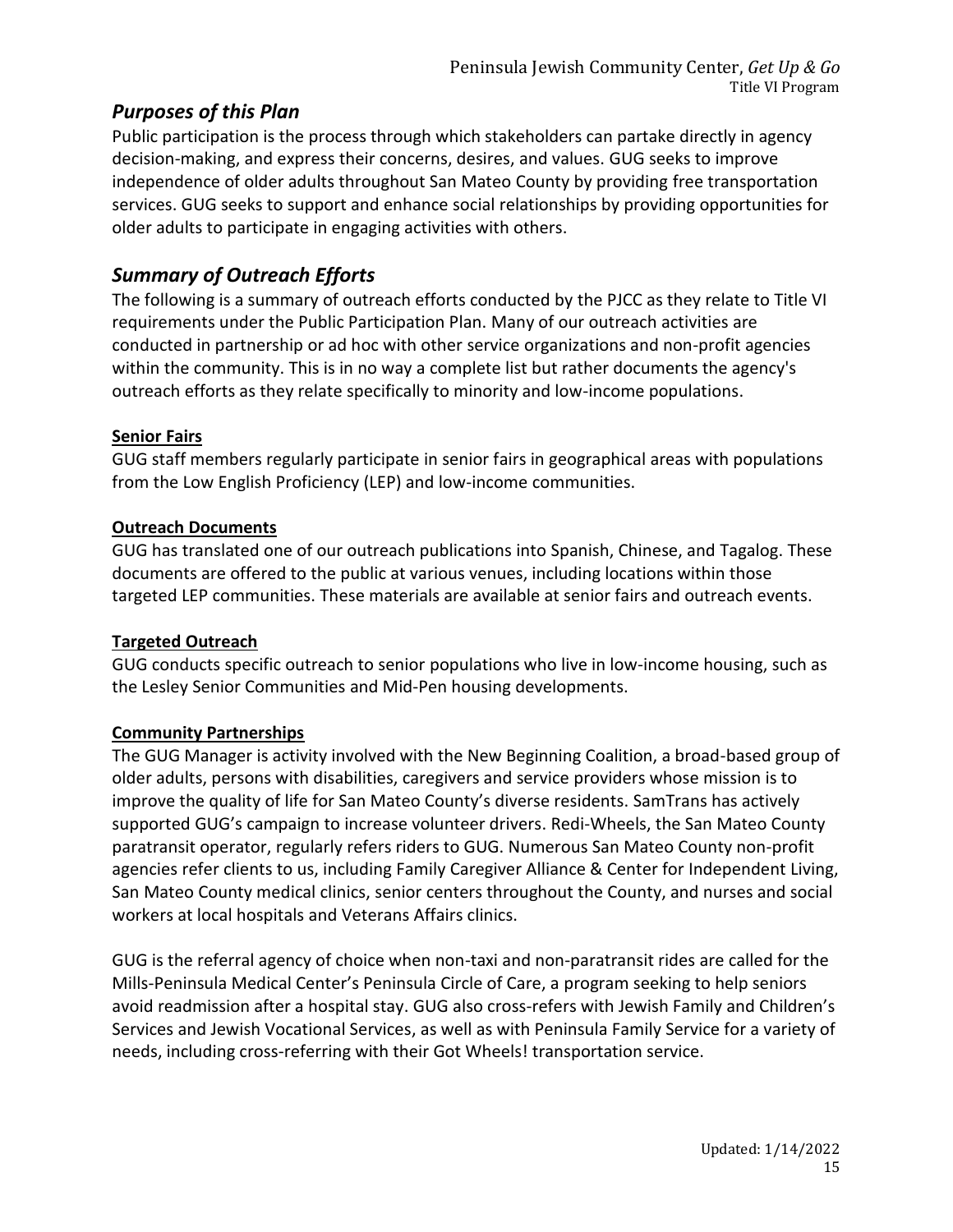#### **Annual Satisfaction Surveys**

GUG conducts an Annual Satisfaction Survey with program participants to determine level of satisfaction and gain input regarding unmet needs. To reach a representative cross-section of the GUG clientele, volunteers conduct a telephone survey annually in the spring, aiming to get feedback from at least 20 percent of our riders.

#### **Food and Clothing Drives**

Annually, the PJCC conducts food and clothing drives to connect with and benefit low-income populations. These events are publicized through press releases to various media outlets and flyers.

#### **Peninsula Jewish Community Center Website and Lobby**

Currently, the PJCC posts notices and announcements on the agency's website; the GUG section can be translated into multiple languages using Google Translate. Additional public input can be obtained by the Title VI Complaint Form, which is available as a download in English and Spanish, and in other languages upon request from our Title VI coordinator. The GUG Outreach Organizer and PJCC Development Department also periodically have table space in the PJCC lobby to share information about the program with our community.

#### **Count Me In**

Count Me In is the PJCC's social justice initiative, which launched in 2018. Through this initiative, the PJCC partners with local organizations (examples include Habitat for Humanity, Samaritan's House, and JCRC) to provide resources and volunteers from our community. This is publicized on the PJCC's website.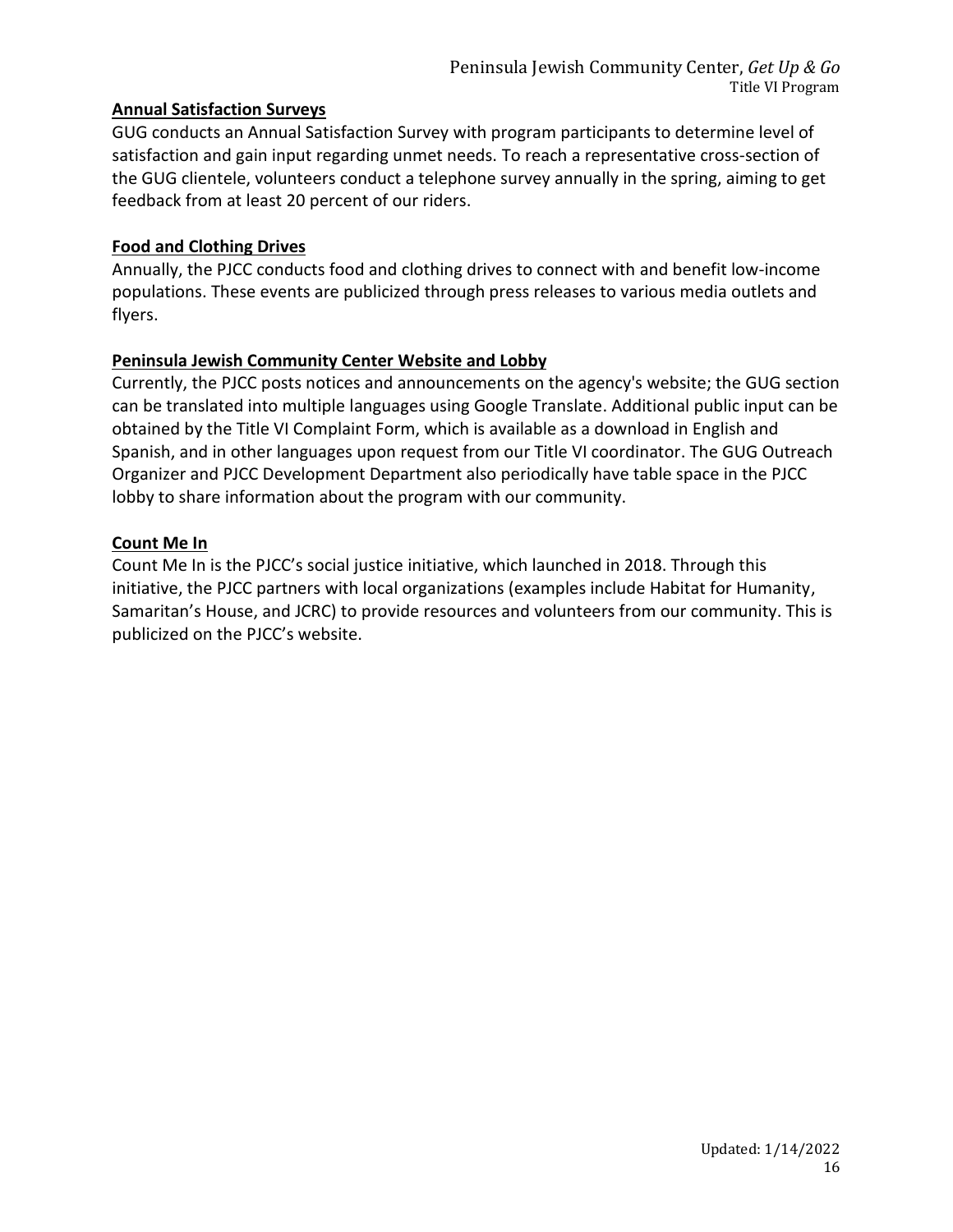### **Language Assistance Plan**

#### *Overview*

The first section in this document describes the purpose of the Language Assistance Plan (LAP). The second section in this document provides the four-factor Limited English Proficient (LEP) analysis (as outlined by the Department of Transportation (DOT) used to identify LEP needs and assistance measures. The four-factor LEP analysis includes:

- **Factor 1:** The number or proportion of LEP persons in the service area who may be served or are likely to encounter the Get Up & Go transportation program.
- **Factor 2:** The frequency with which LEP persons come in contact with the Get Up & Go transportation program.
- **Factor 3:** The nature and importance of programs, activities or services provided by the Get Up & Go transportation program to the LEP population.
- **Factor 4:** The resources available to the Peninsula Jewish Community Center (PJCC) and overall cost to provide LEP assistance.

The third and final section discusses the implementation of the Language Assistance Plan, which includes methodologies for identifying LEP individuals, providing services, establishing policies, monitoring the LAP, and recommendations for future LAP implementations.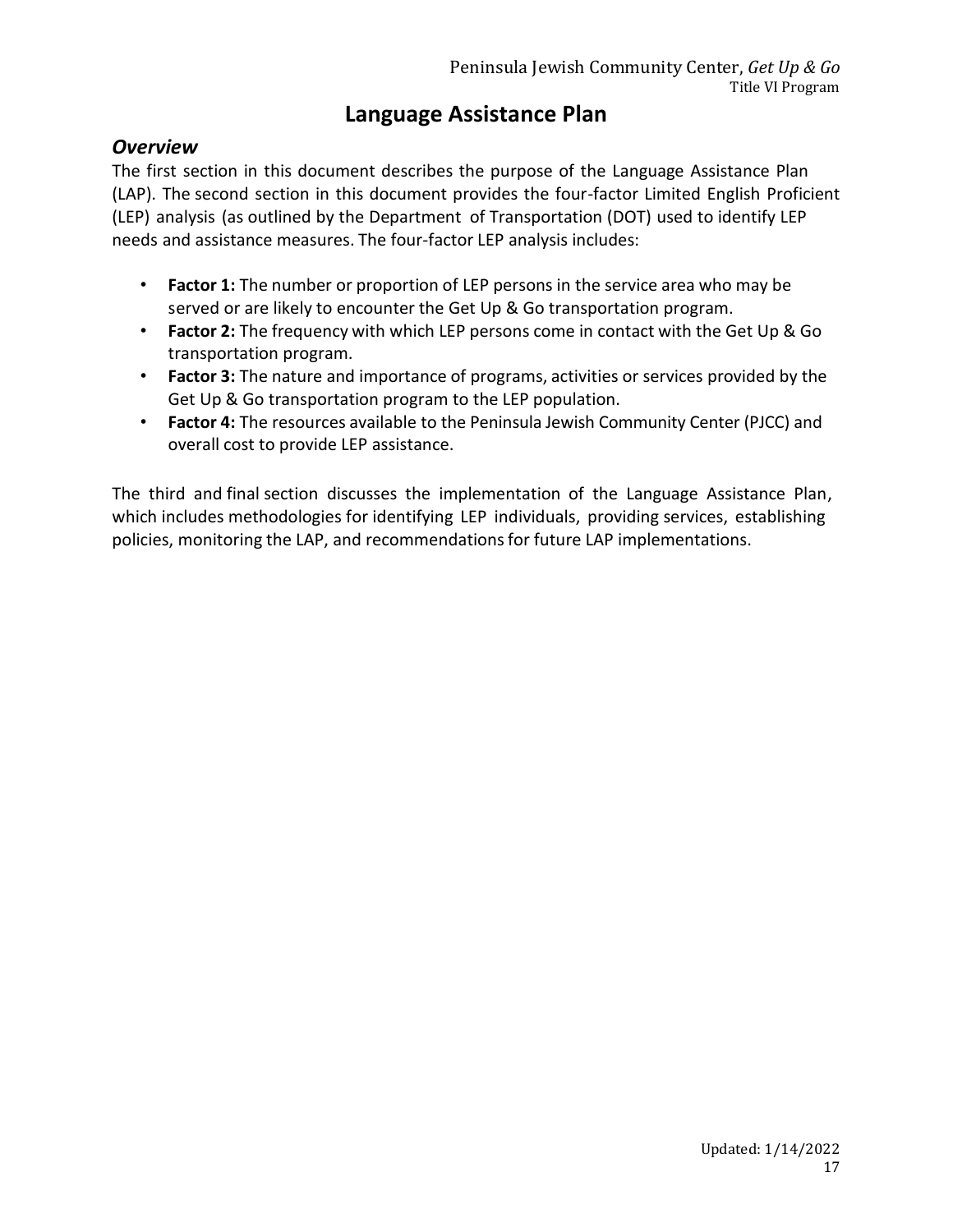#### *Purpose of the Language Assistance Plan*

Title VI of the Civil Rights Act of 1964 prohibits discrimination on the basis of race, color, and national origin in programs and activities receiving federal financial assistance. One critical concern addressed by Title VI is the language barrier that Limited English Proficiency (LEP) persons face with respect to accessing information about and using transit service. Transit operators must ensure that this group has adequate access to the agency's programs and activities, including public participation opportunities.

Executive Order 13166, titled "Improving Access to Services for Persons with Limited English Proficiency," forbids funding recipients from "restricting an individual in any way in the enjoyment of any advantage or privilege enjoyed by others receiving any service, financial aid, or other benefit under the program," or from "utilize[ing] criteria or methods of administration which have the effect of subjecting individuals to discrimination because of their race, color, or national origin, or have the effect of defeating or substantially impairing accomplishment of the objectives of the program as respects to individuals of a particular race, color, or national origin."

FTA Circular 4702.1B was developed by the Federal Transit Administration (FTA) and details the administrative and reporting requirements for recipients of FTA financial assistance to comply with Title VI and related executive orders including on LEP.

The United States Department of Transportation (DOT) published guidance that directed its recipients to ensure meaningful access to the benefits, services, information, and other important portions of their programs and activities for LEP customers. The Peninsula Jewish Community Center's (PJCC) language assistance plan (LAP) includes a four factor analysis and implementation plan that complies with the requirements of DOT LEP guidance.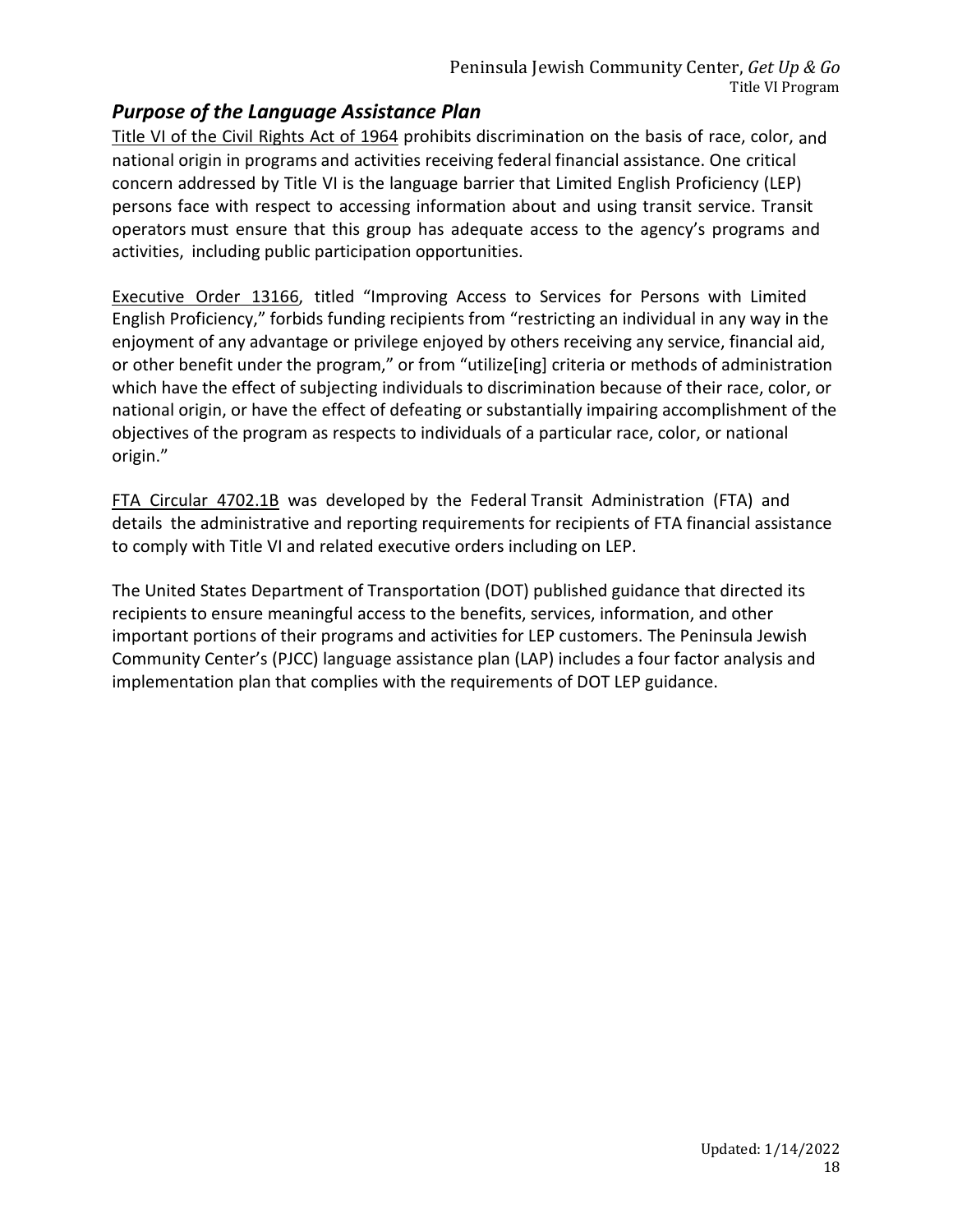### **Four Factor Analysis**

#### **Factor 1. The number or proportion of Limited English Proficiency (LEP) persons to be served or likely to be encountered by the Peninsula Jewish Community Center's Get Up & Go program.**

Get Up & Go (GUG) services older adults (50 years of age and older) living and traveling within San Mateo County. For planning purposes, we looked at the 2011-2015 American Community Survey 5-year estimates for people who speak English less than "very well" as Limited English Proficient (LEP) persons. Table 1 shows the languages spoken at home, by ability to speak English, for persons five years of age and older in San Mateo County during this period.

|                                         | San Mateo County, California |            |  |
|-----------------------------------------|------------------------------|------------|--|
| Language                                | <b>Population Estimate</b>   | Percentage |  |
| Speaks English Less Than "Very Well"    |                              |            |  |
| Spanish                                 | 52,722                       | 7.28%      |  |
| Portuguese                              | 2,390                        | 0.33%      |  |
| Russian                                 | 2,733                        | 0.38%      |  |
| Hindi                                   | 1,967                        | 0.27%      |  |
| Other Indic languages                   | 3,139                        | 0.43%      |  |
| Chinese                                 | 28,699                       | 3.96%      |  |
| Japanese                                | 2,866                        | 0.40%      |  |
| Korean                                  | 1,496                        | 0.21%      |  |
| Vietnamese                              | 1,361                        | 0.19%      |  |
| Other Asian languages                   | 3,452                        | 0.48%      |  |
| <b>Tagalog</b>                          | 14,326                       | 1.98%      |  |
| Arabic                                  | 1,920                        | 0.26%      |  |
| Other and unspecified languages         | 3,877                        | 0.54%      |  |
| <b>Total Speaking English Less than</b> | 120,948                      | 16.69%     |  |
| "Very Well"                             |                              |            |  |
| Total Speaking English "Very Well"      | 201,727                      | 27.84%     |  |
| <b>Total Speaking English Only</b>      | 401,961                      | 55.47%     |  |
|                                         |                              |            |  |
| <b>Total population</b>                 | 724,636                      | 100.00%    |  |

**Table 1.** Language Spoken at Home by Ability to Speak English for the Population 5 Years and Over in San Mateo County

Source: U.S. Census Bureau, 2019 American Community Survey (ACS) 1-Year Estimates.

The majority of people in San Mateo County, GUG's service area, are proficient in English (55% speakers of English only, 28% speakers of another language who speak English "very well"). Less than 17 percent of the population consists of LEP persons. The two most frequently spoken languages other than English are Spanish (7.28%) and Chinese (3.96%), and these are our primary target populations for LEP language assistance. Of the 724,737 San Mateo County residents, 52,722 Spanish speakers (7.28%) and 28,699 Chinese speakers (3.96%) speak English less than "very well." Based on the Safe Harbor provision, we have translated key written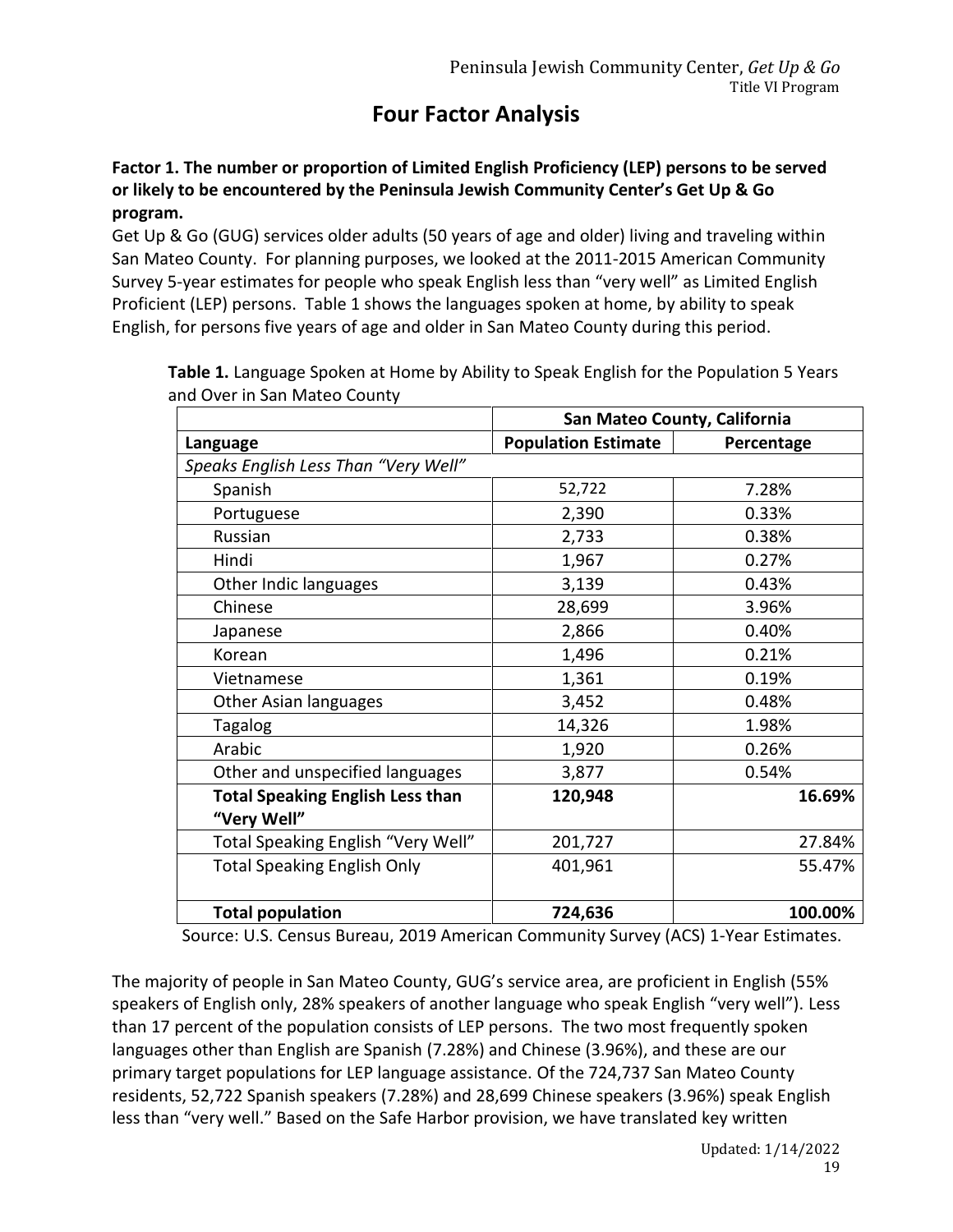materials that are given to clients into Spanish, Chinese, and Tagalog, and vital program information on our website is capable of being translated into multiple languages, covering each LEP group listed in Table 1, since each group constitutes 1,000 or more persons.

#### **Factor 2. The frequency with which LEP persons come into contact with the program.**

GUG staff reviewed the frequency with which office staff and drivers have had contact with LEP persons over the past year. The staff person who schedules rides notes that the program gets a call about twice per month from an LEP client. Our experience with LEP persons has been primarily with Spanish and Cantonese speakers. Out of our approximately 275 active clients, fewer than fifteen clients have used our LEP resources in the past year. A staff driver who is bilingual in Spanish has been very helpful with about 2-3 clients who are proficient in English but feel more comfortable communicating in Spanish. Social workers or other staff at lowincome facilities or with the County health clinics have been helpful completing intakes with LEP clients. No clients were underserved or denied service due to language barriers. Annual client surveys provide an opportunity for input from our riders. Surveys have not contained requests for translation services. Translation services are provided by agency staff as needed.

#### **Factor 3. The nature and importance of the program, activity, or service provided by the program to people's lives**.

GUG provides free transportation within San Mateo County, enabling low-income, non-driving older adults to get to medical and dental appointments and to run errands such as food shopping. Volunteer and staff drivers are able to offer a helping hand and reassurance when needed. We have buses and a minivan with wheelchair-accessibility, thus increasing the independence of individuals in wheelchairs. We are not an emergency or on-call service.

#### **Factor 4. The resources available to the recipient for LEP outreach, as well as the costs associated with that outreach**.

The PJCC operating budget does not have a specific line item for providing language access and outreach. GUG reviewed its available resources that could be used for providing LEP assistance. Currently, one of our drivers is bi-lingual, speaking Spanish and English. We have surveyed and identified volunteers and staff members with dual language abilities. The available languages that can currently be accommodated are: Spanish, Cantonese, Japanese, and Hebrew. We are actively recruiting drivers and escorts who speak both English and Spanish or Cantonese to be drivers for LEP clients. We have translated key written materials that are given to clients into Spanish, Chinese, and Tagalog, and these are also available in multiple languages on our website. Additionally, the PJCC's Senior Transporation (GUG) webpage offers Google Translate, which enables vital information to be translated into multiple languages. The cost to develop multiple-language documents, beyond our current flyers, would be prohibitive. GUG staff members are currently exploring lower cost options to expand access to target LEP populations, including using volunteers as resources.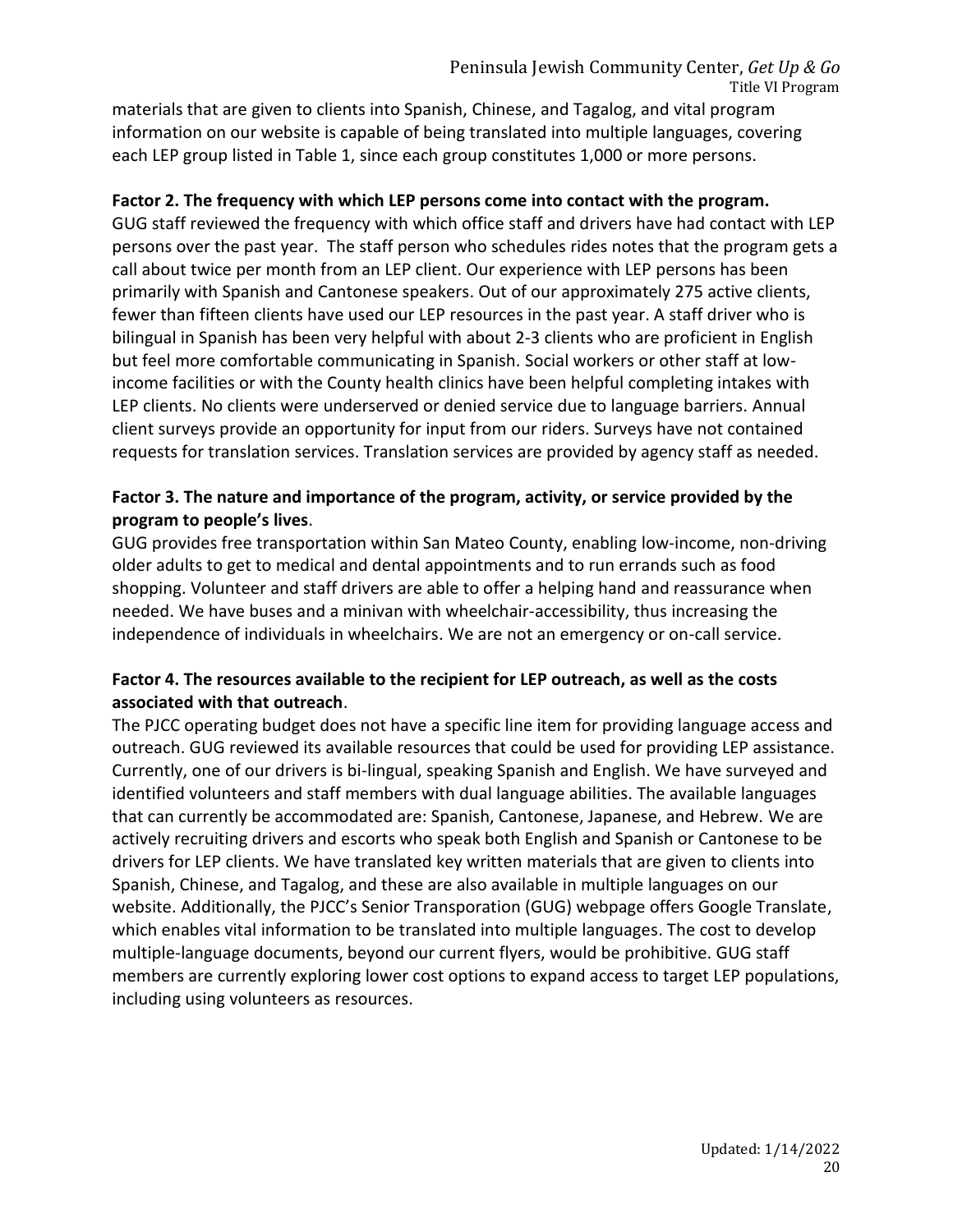#### *Safe Harbor Provision*

The Federal Transit Authority Circular 4702.1B states:

*"DOT has adopted DOJ's Safe Harbor Provision, which outlines circumstances that can provide a "safe harbor" for recipients regarding translation of written materials for LEP populations. The Safe Harbor Provision stipulates that, if a recipient provides written translation of vital documents for each eligible LEP language group that constitutes five percent (5%) or 1,000 persons, whichever is less, of the total population of persons eligible to be served or likely to be affected or encountered, then such action will be considered strong evidence of compliance with the recipient's written translation obligations. Translation of non-vital documents, if needed, can be provided orally. If there are fewer than 50 persons in a language group that reaches the five percent (5%) trigger, the recipient is not required to translate vital written materials but should provide written notice in the primary language of the LEP language group of the right to receive competent oral interpretation of those written materials, free of cost.*

*These safe harbor provisions apply to the translation of written documents only. They do not affect the requirement to provide meaningful access to LEP individuals through competent oral interpreters where oral language services are needed and are reasonable. A recipient may determine, based on the Four Factor Analysis, that even though a language group meets the threshold specified by the Safe Harbor Provision, written translation may not be an effective means to provide language assistance measures. For example, a recipient may determine that a large number of persons in that language group have low literacy skills in their native language and therefore require oral interpretation. In such cases, background documentation regarding the determination shall be provided to FTA in the Title VI Program."*

#### **SUMMARY**

The results of the Four Factor Analysis can be summarized with the following points:

- The two most frequently spoken languages other than English are Spanish (7.28%) and Chinese (3.96%), and these are our primary target populations for LEP language assistance.
- The program gets a call about twice per month from an LEP client. Our experience with LEP persons has been primarily with Spanish and Cantonese speakers.
- Out of around 275 active clients, fewer than fifteen clients have used our LEP resources in the past year.
- No clients were underserved or denied service due to language barriers.
- Annual survey responses have not contained requests for translation services.
- Currently, one of our drivers is bi-lingual, speaking Spanish and English. Volunteers and staff members with dual language abilities include: Spanish, Cantonese, Japanese, and Hebrew.
- We have translated key written materials that are given to clients into Spanish, Chinese, and Tagalog.
- The PJCC does not have an LEP specific budget line.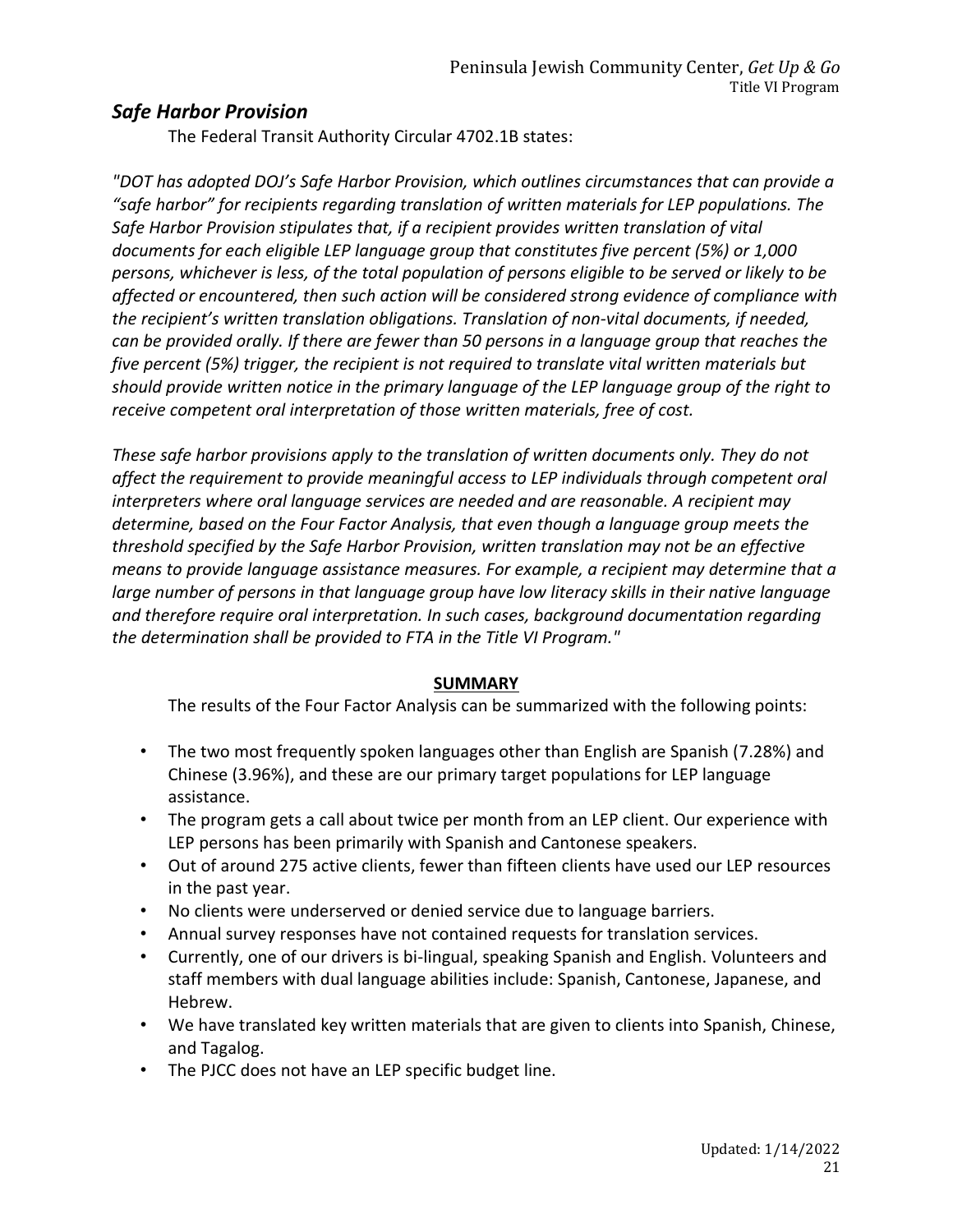#### *Language Assistance Implementation Plan*

#### **Methodologies**

#### **Identifying LEP Individuals**

As evidenced by the Four Factor Analysis, very few "true" LEP individuals are referred to the PJCC's Get Up & Go (GUG) program. The predominant minority language in the region is Spanish, followed by Chinese. The consumers that are primarily served by the GUG program are older adults who no longer drive for any reason; language barrier is not a primary reason our clients need transportation services. Although the LEP population is small in San Mateo County, the GUG service area, our program does have systems in place to provide access to LEP populations.

#### **Providing Services**

There are various ways in which GUG staff respond to LEP persons, whether in person, by telephone, or in writing. If an LEP person contacts us, we will work with that person to make them feel welcome and able to use our service.

In person/With riders:

- One of our drivers is bilingual, speaking Spanish and English, and will address questions from LEP riders directly.
- We are actively recruiting volunteer drivers who speak both English and Spanish or Cantonese who will be able to service LEP clients in their native language.

By telephone:

- We have surveyed and identified volunteers and staff members with dual language ability. The available languages that can be accommodated are: Spanish, Cantonese, Japanese, Hebrew. These staff members will translate for and accommodate requests from LEP clients.
- We have asked our Volunteer Manager to identify non-English speaking volunteers who will be available and willing to speak with potential LEP clients and/or to translate materials.
- When possible, we also identify family members or friends of LEP clients who are proficient in English who will assist us in communicating with and accommodating the needs of these clients.

In writing:

We have translated key written materials into Spanish, Chinese, and Tagalog. These are made available and provided to LEP clients. Translation of program information into multiple languages is available on our website.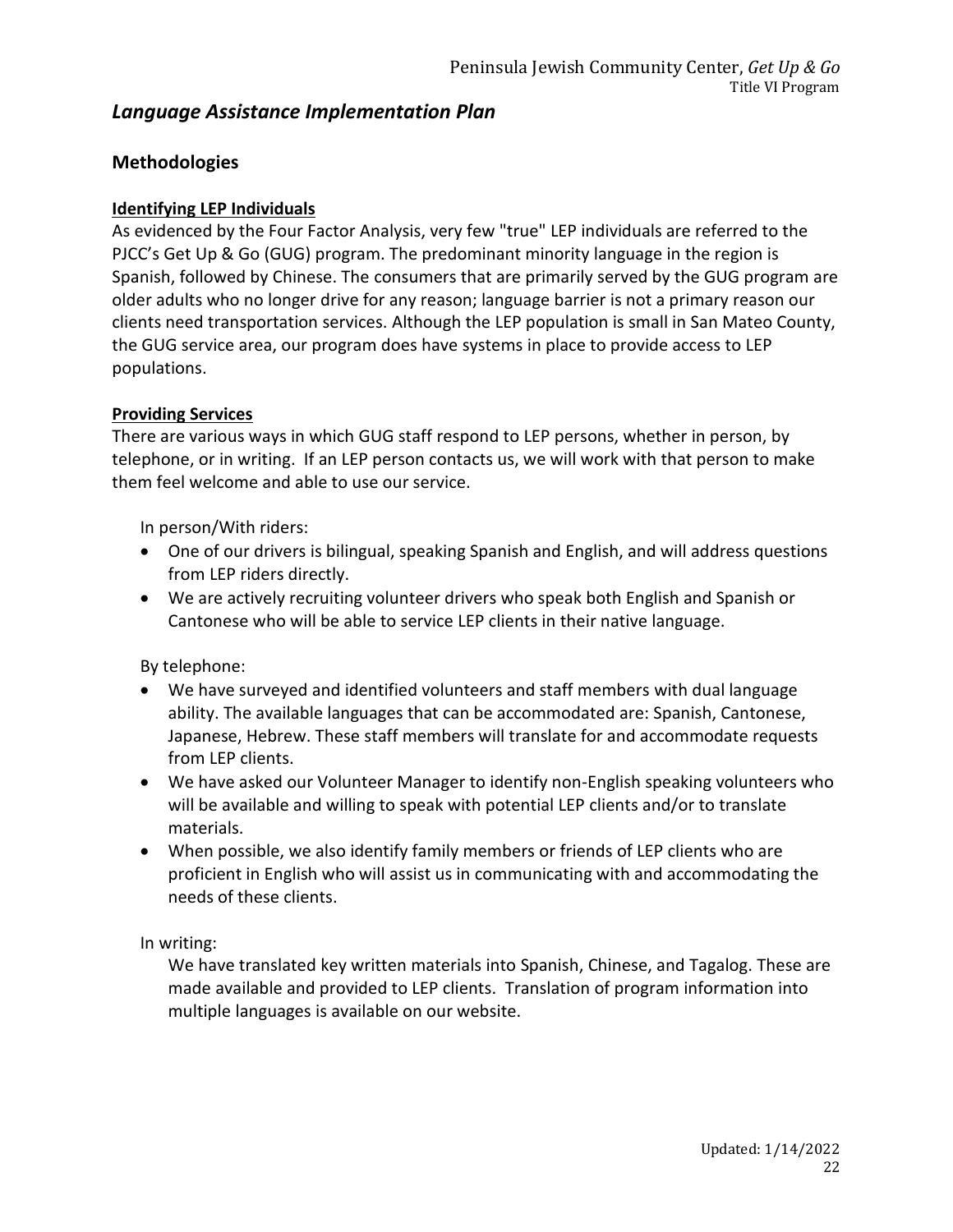#### **Communicating Availability of Language Assistance**

GUG staff regularly participates in senior fairs in geographic areas with populations from the LEP and low-income communities. We have translated one of our outreach publications into Spanish, Chinese, and Tagalog. We will continue to offer these translated documents to the public at various venues, including at locations within those targeted LEP communities.

#### **Monitoring**

GUG monitors and reviews the LEP plan at least annually, including:

- Monitoring the frequency and type of requests for service by LEP populations, including requests for oral and written translation
- Reviewing the LEP population in the service area to ensure language assistance and outreach reflect the current LEP population
- Reviewing current sources of assistance to ensure continuing availability (e.g., identifying current staff and volunteers with dual language ability)
- Reviewing any complaints from LEP persons about their needs that were received during the past year

The GUG LEP Plan will be updated as needed based on this review, and/or when it is clear that higher concentrations of LEP individuals are present in our service area requiring plan modification. In addition will review and update the plan per the most recent FTA Title VI circular.

#### **Staff and Volunteer Training**

To ensure effective implementation of this plan, GUG conducts training at orientations, as part of the hiring and onboarding process, for new and existing GUG staff and volunteers to review:

- Information on Title VI Procedures and LEP responsibilities
- Description of GUG's Language Assistance Plan and procedures for offering LEP services to the public
- Demographic data about the local LEP population
- Documentation of language assistance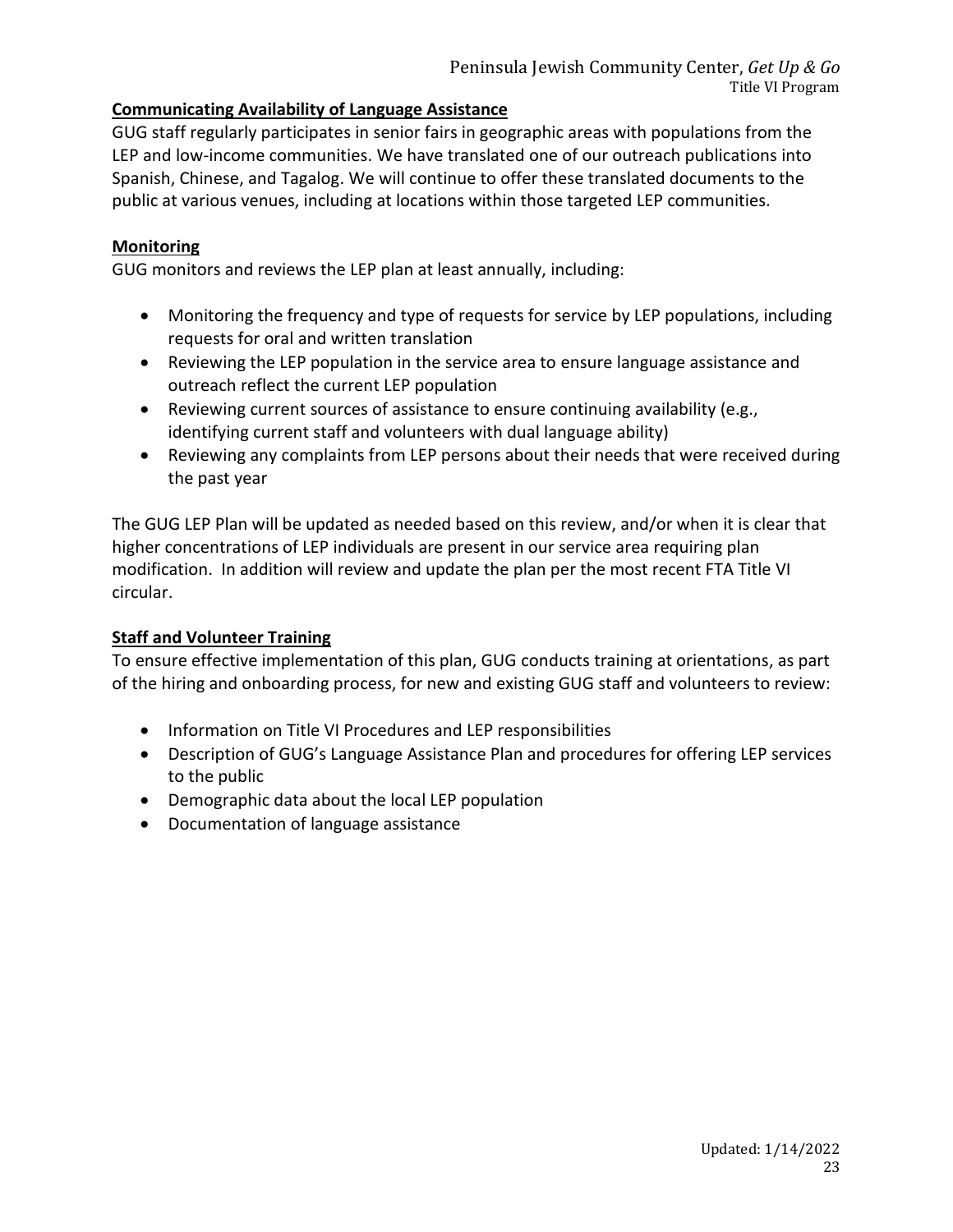### *Membership of Non-Elected Committees and Councils*

The Peninsula Jewish Community Center does not have a non-elected transit related advisory council at this time.

### **Title VI Equity Analysis**

The Peninsula Jewish Community Center does not have transit related facilities.